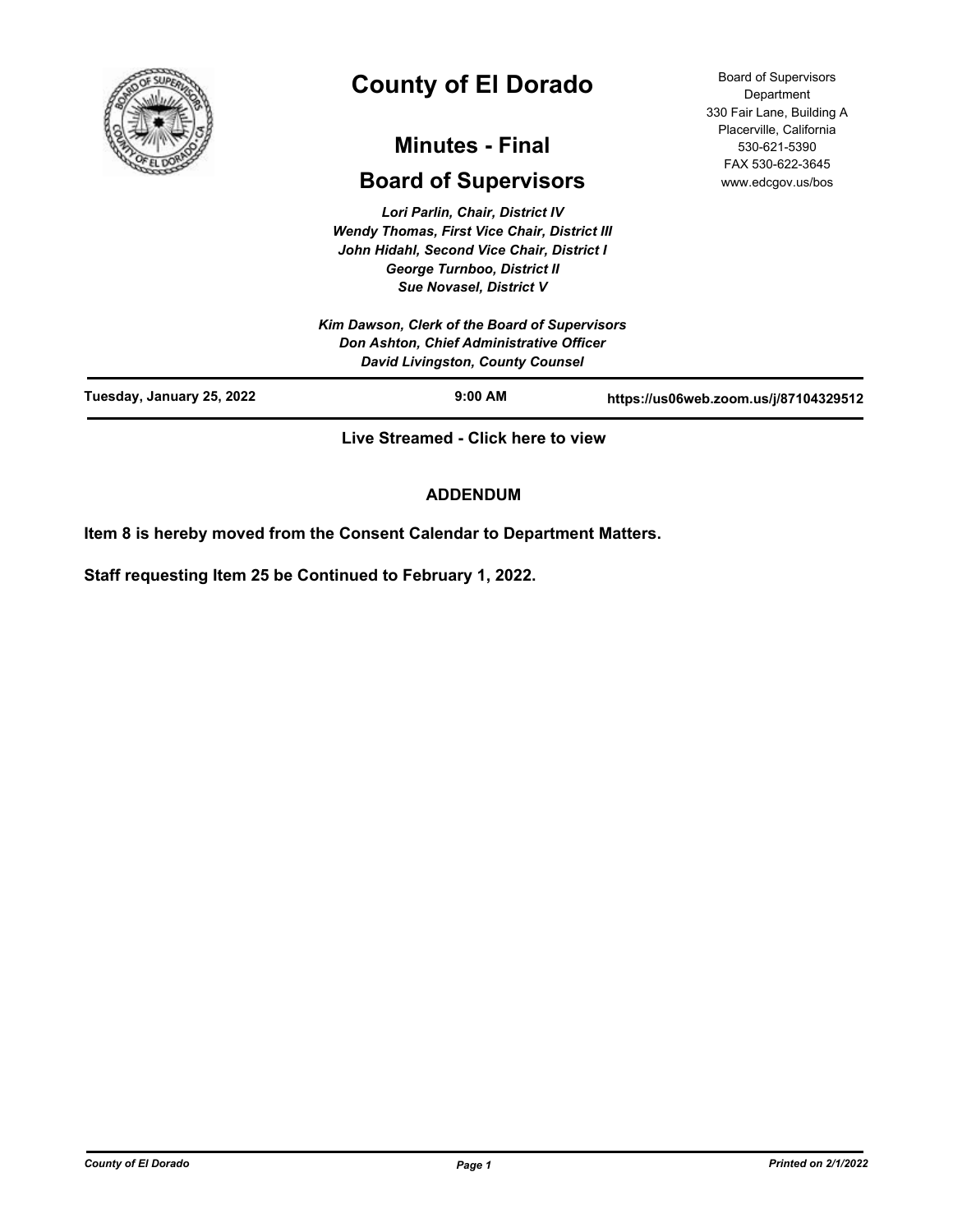**PUBLIC PARTICIPATION INSTRUCTIONS: As a result of new guidance from the California Department of Public Health, in order to minimize the spread of the COVID19 virus, the Board of Supervisors meeting room will be closed to the public and Board members and staff will be participating remotely in accordance with Government Code § 54953(e). The meeting will continue to be live-streamed via Zoom and YouTube.**

**Members of the public may address the Board via Zoom to make a public comment. The public should call into 530-621-7603 or 530-621-7610. The Meeting ID is 871 0432 9512. Please note you will not be able to join the live-stream until the posted meeting start time.**

**To observe the live stream of the Board of Supervisors meeting go to https://us06web.zoom.us/j/87104329512.**

**To observe the Board of Supervisors meetings via YouTube, click https://www.youtube.com/channel/UCUMjDk3NUltZJrpw2CL7Zkg.**

**If you are joining the meeting via zoom and wish to make a comment on an item, press the "raise a hand" button. If you are joining the meeting by phone, press \*9 to indicate a desire to make a comment. Speakers will be limited to 3 minutes.**

**By participating in this meeting, you acknowledge that you are being recorded.**

**If you choose not to observe the Board of Supervisors meeting but wish to make a comment on a specific agenda item, please submit your comment in writing. You are encouraged to submit your comment in writing by 4:00 PM on the Monday before the meeting to ensure the Board of Supervisors has adequate time to review. Please submit your comment to the Clerk of the Board at edc.cob@edcgov.us. Your comment will be placed into the record and forwarded to the Board of Supervisors**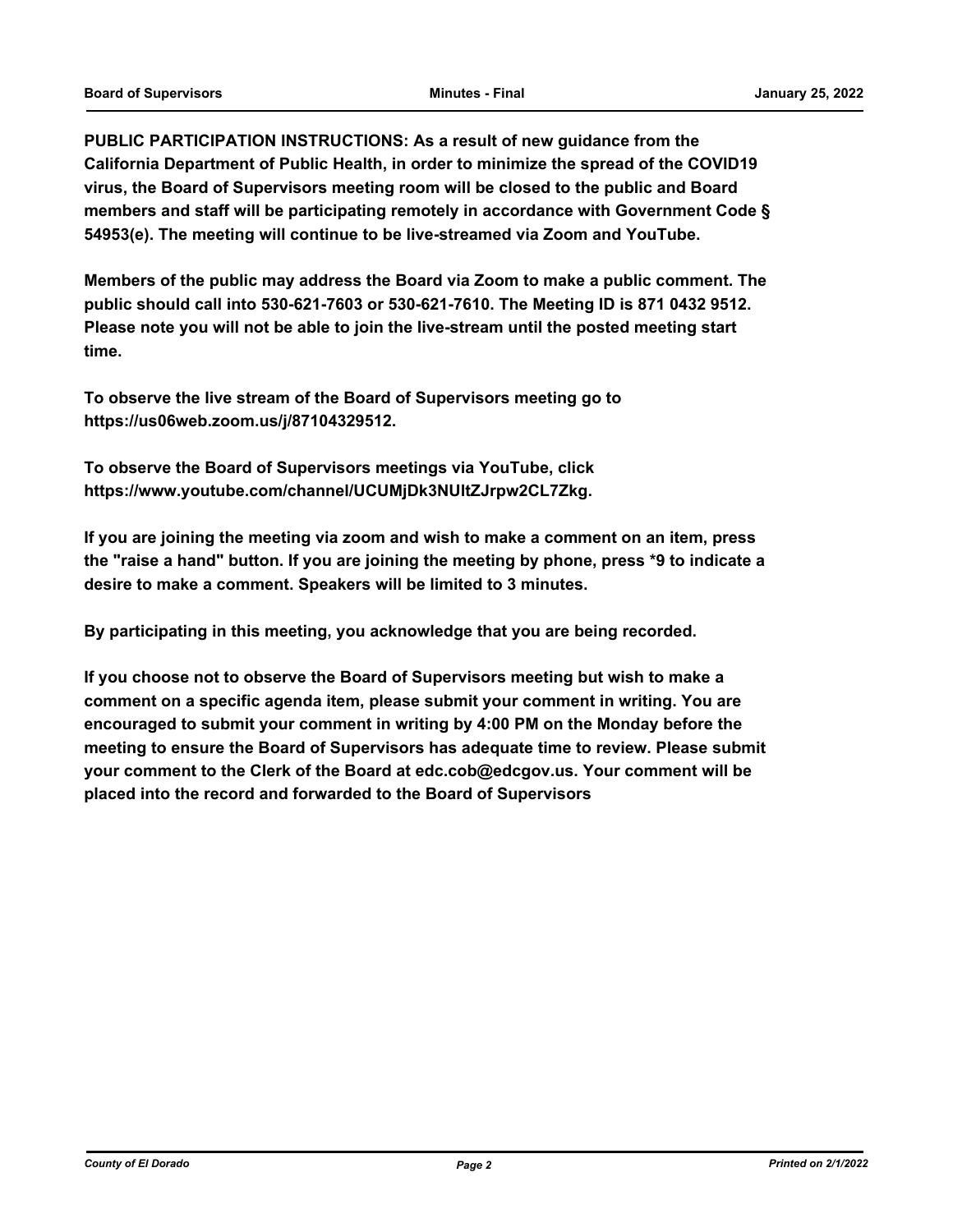# **Vision Statement Safe, healthy and vibrant communities, respecting our natural resources**

# **and historical heritage**

# **This institution is an equal opportunity provider and employer.**

Live Web Streaming and archiving of most Board of Supervisors meeting videos, all meeting agendas, supplemental materials and meeting minutes are available on the internet at: http://eldorado.legistar.com/Calendar.aspx

The County of El Dorado is committed to ensuring that persons with disabilities are provided the resources to participate in its public meetings. Please contact the office of the Clerk of the Board if you require accommodation at 530-621-5390 or via email, edc.cob@edcgov.us, preferably no less than 24 hours in advance of the meeting.

The Board of Supervisors is concerned that written information submitted to the Board the day of the Board meeting may not receive the attention it deserves. The Board Clerk cannot guarantee that any FAX, email, or mail received the day of the meeting will be delivered to the Board prior to action on the subject matter.

The Board meets simultaneously as the Board of Supervisors and the Board of Directors of the Air Quality Management District, In-Home Supportive Services, Public Housing Authority, Redevelopment Agency and other Special Districts.

For Purposes of the Brown Act § 54954.2 (a), the numbered items on this Agenda give a brief description of each item of business to be transacted or discussed. Recommendations of the staff, as shown, do not prevent the Board from taking other action.

Materials related to an item on this Agenda submitted to the Board of Supervisors after distribution of the agenda packet are available for inspection during normal business hours in the public viewing packet located in Building A, 330 Fair Lane, Placerville or in the Board Clerk's Office located at the same address. Such documents are also available on the Board of Supervisors' Meeting Agenda webpage subject to staff's ability to post the documents before the meeting.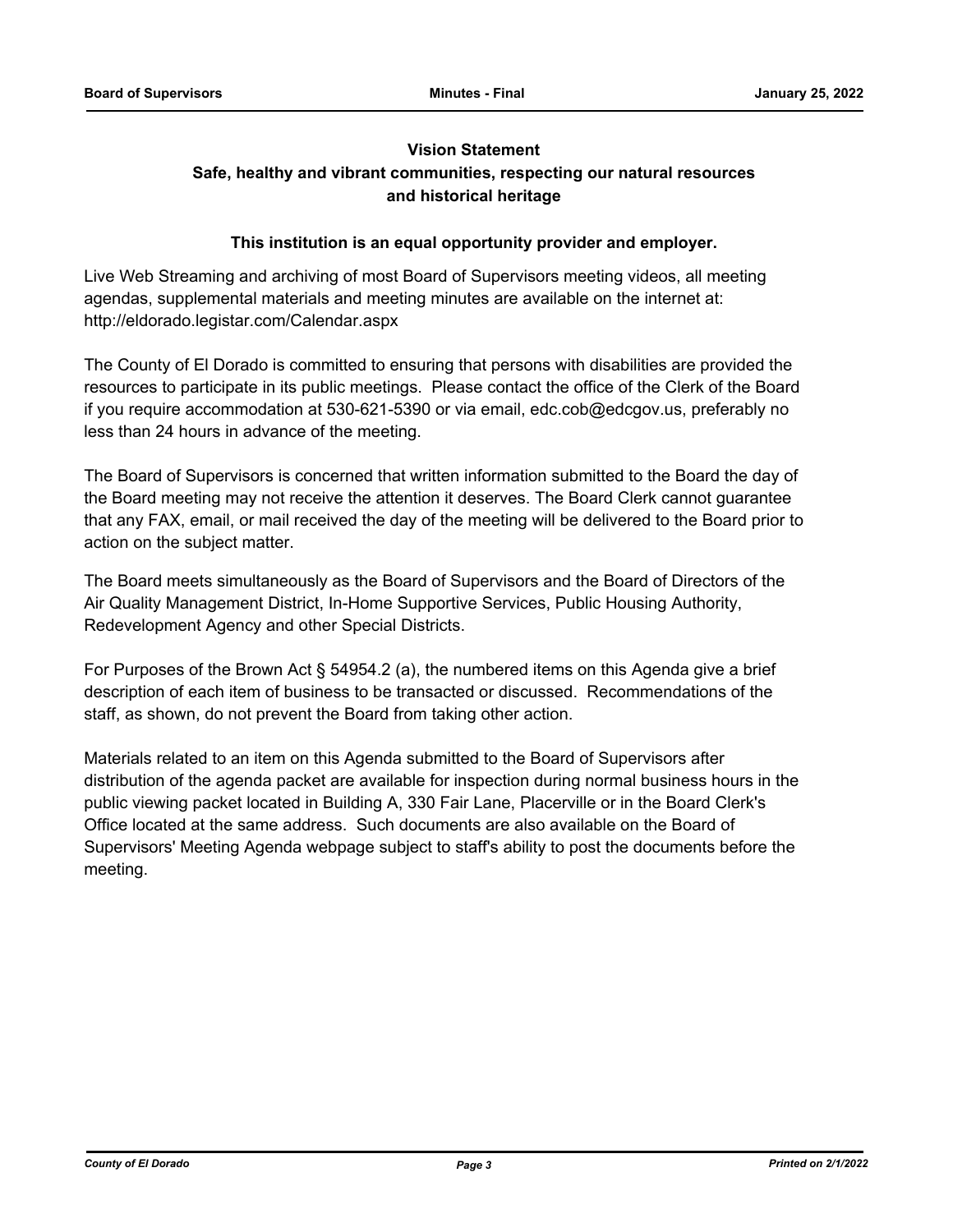# **PROTOCOLS FOR PUBLIC COMMENT**

Public comment will be received at designated periods as called by the Board Chair.

Public comment on items scheduled for Closed Session will be received before the Board recesses to Closed Session.

Except with the consent of the Board, individuals shall be allowed to speak to an item only once.

On December 5, 2017, the Board adopted the following protocol relative to public comment periods. The Board adopted minor revisions to the protocol on August 24, 2021, incorporated herein:

The Board wants all members of the public to feel welcome to speak, especially regarding controversial items. Time for public input will be provided at every Board of Supervisors meeting. Individuals will have three minutes to address the Board. If the three minutes are exceeded the speaker's microphone will be muted. Applause or other outbursts are not allowed in the Board Chambers.

During noticed public hearings only, individuals authorized by organizations to speak to organizational positions may request additional time, up to five minutes.

Public comment on certain agenda items designated and approved by the Board may be treated differently within specific time limits per speaker or a limit on the total amount of time designated for public comment. It is the intent of the Board that quasi-jurisdictional matters have additional flexibility depending on the nature of the issue.The Board Chair may limit public comment during Open Forum.

Individual Board members may ask clarifying questions but will not engage in substantive dialogue with persons providing input to the Board.

If a person providing input to the Board creates a disruption by refusing to follow Board guidelines, the Board Chair may take the following actions:

Step 1. Request the person adhere to Board guidelines. If the person refuses, the Board Chair may turn off the speaker's microphone.

Step 2. If the disruption continues, the Board Chair may order a recess of the Board meeting. Step 3. If the disruption continues, the Board Chair may order the removal of the person from the Board meeting.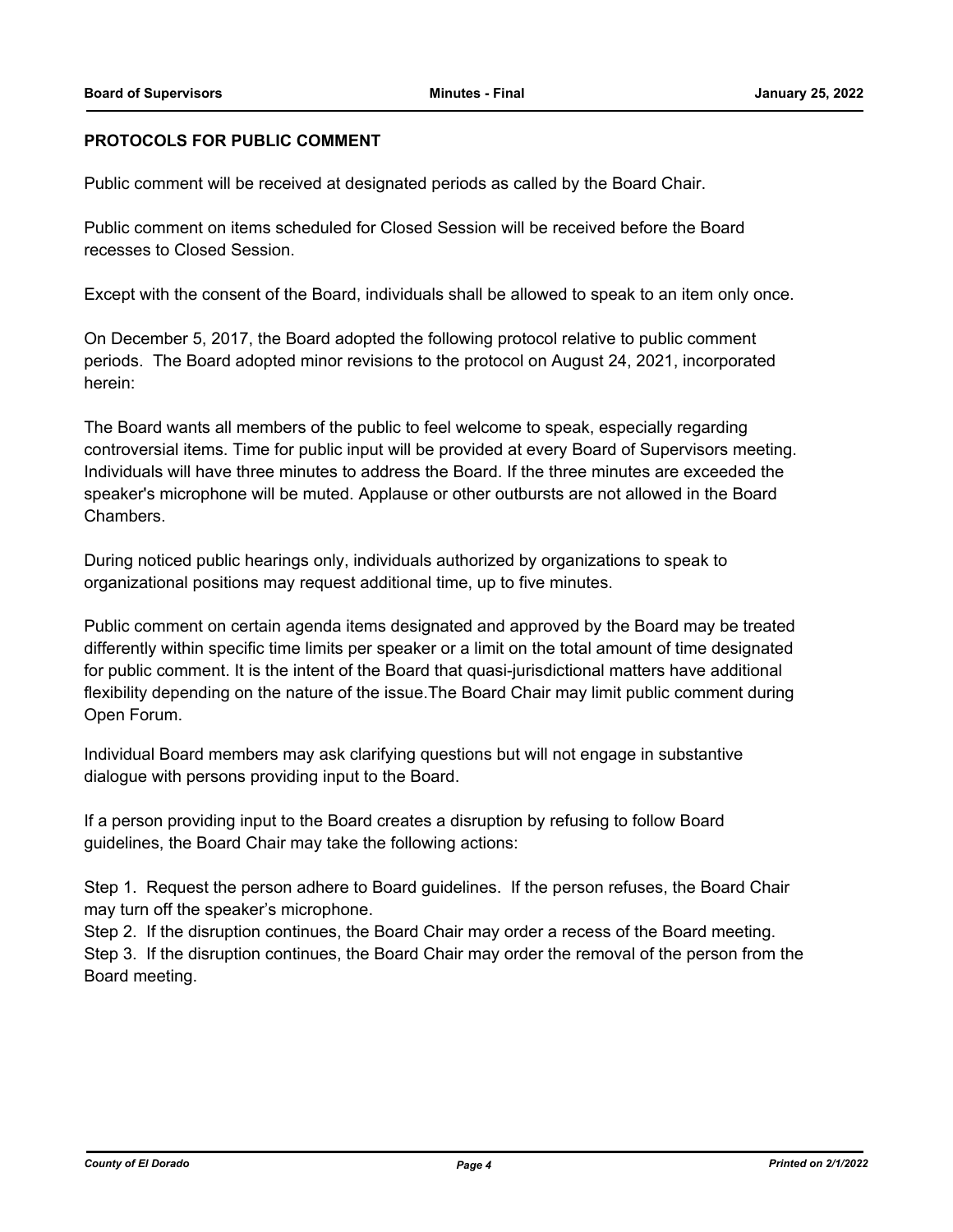#### **9:00 A.M. - CALLED TO ORDER**

Present: 5- Supervisor Novasel, Supervisor Hidahl, Supervisor Parlin, Supervisor Thomas and Supervisor Turnboo

#### **INVOCATION AND PLEDGE OF ALLEGIANCE TO THE FLAG**

**Rabbi Evon Yakar of the Temple Bat Yam gave the Invocation.**

**Supervisor Hidahl led the Pledge of Allegiance to the Flag.**

# **ADOPTION OF THE AGENDA AND APPROVAL OF CONSENT CALENDAR**

*Public Comment: R. Carter, M Rodriguez, T. Doyle*

**A motion was made by Supervisor Thomas, seconded by Supervisor Novasel to Adopt the Agenda and Approve the Consent Calendar with the following changes: Supervisor Parlin registered a yes vote on item 7 with the understanding that the agreement has been drafted in such a way that many of the California Environmental Quality Act concerns that were brought up prior are being addressed in the new agreement. Move item 8 to a Department Matter. Supervisor Novasel registered a No vote on item 11. Continue item 13 to February 8, 2022. Continue item 25 to February 1, 2022.**

**Yes:** 5 - Novasel, Hidahl, Parlin, Thomas and Turnboo

The Board may make any necessary additions, deletions or corrections to the agenda including moving items to or from the Consent Calendar and adopt the agenda and the Consent Calendar with one single vote. A Board member may request an item be removed from the Consent Calendar for discussion and separate Board action. At the appropriate time as called by the Board Chair, members of the public may make a comment on matters on the Consent Calendar prior to Board action.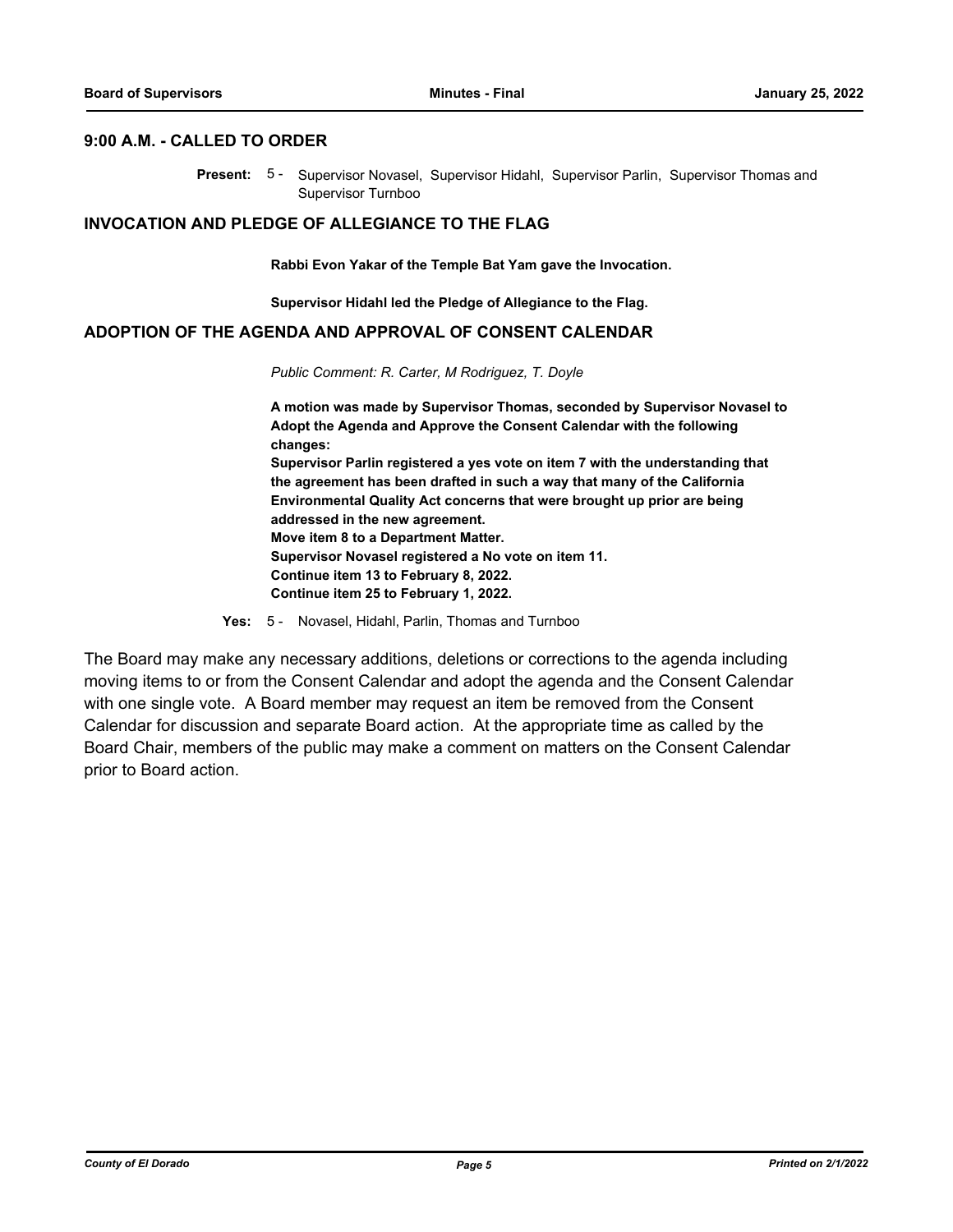# **CONSENT CALENDAR**

**1.** [22-0184](http://eldorado.legistar.com/gateway.aspx?m=l&id=/matter.aspx?key=31085) Clerk of the Board recommending the Board approve the Minutes from the January 11, 2022 Board of Supervisors meeting.

**This matter was Approved on the Consent Calendar.**

# **GENERAL GOVERNMENT - CONSENT ITEMS**

**2.** [22-0083](http://eldorado.legistar.com/gateway.aspx?m=l&id=/matter.aspx?key=30983) Chief Administrative Office recommending the Board consider the following:

> 1) Approve a request from North Tahoe and Meeks Bay Fire Protection Districts for funding in the amount of \$42,000 to facilitate the legal unification of the two districts, finding that such funding will result in a public benefit;

2) Approve and authorize the Chair to sign a budget transfer reducing General Fund Contingency by \$42,000 and increasing appropriations in the General Fund (Department 15) by \$42,000 (4/5 vote required); and 3) Authorize the CAO to execute a funding agreement for the disbursement of the funding, contingent upon approval by County Counsel and Risk Management.

**FUNDING:** General Fund Contingency.

**This matter was Approved on the Consent Calendar.**

**3.** [22-0138](http://eldorado.legistar.com/gateway.aspx?m=l&id=/matter.aspx?key=31039) Chief Administrative Office recommending the Board approve minor revisions to Board of Supervisors Policies A-6, Grant Applications, and F-4, Lowering of Flags; and to update the sunset date with no other changes for policies A-4, County Legislative Policy, A-5, Grant Endorsements for Non-County Agencies, and C-18, Non-Financial Agreements.

**FUNDING:** N/A

**This matter was Approved on the Consent Calendar.**

**4.** [22-0076](http://eldorado.legistar.com/gateway.aspx?m=l&id=/matter.aspx?key=30976) Chief Administrative Office recommending the Board order the Auditor-Controller to disburse \$16,601.22 to the El Dorado Hills Community Services District from its parks and recreation development impact mitigation fee account for fee program administration.

**FUNDING:** Development Impact Fees.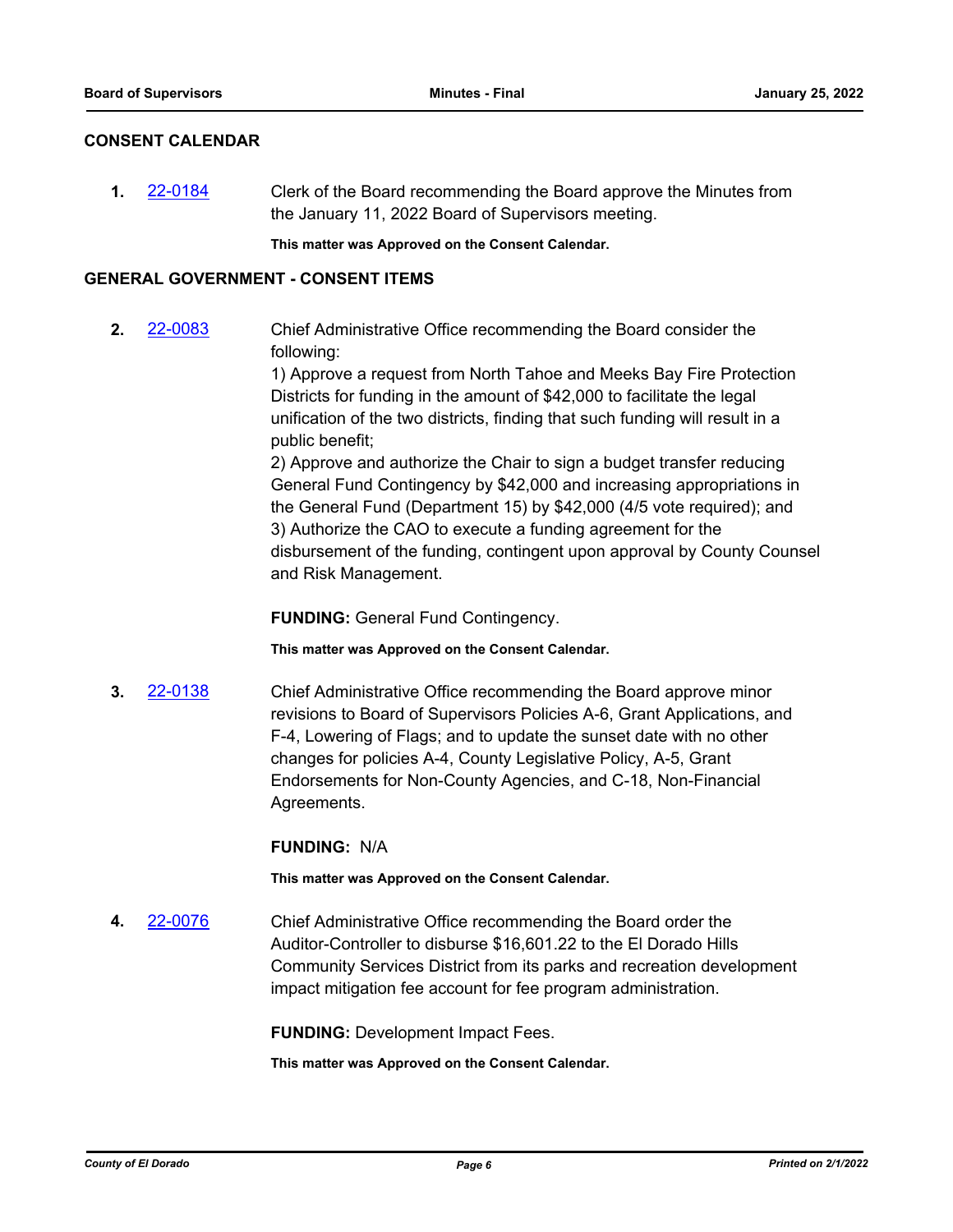**5.** [22-0016](http://eldorado.legistar.com/gateway.aspx?m=l&id=/matter.aspx?key=30916) Chief Administrative Officer recommending the Board reappoint David Livingston, County Counsel, to a four-year term in accordance with County Charter Section 403.

# **FUNDING:** N/A

**This matter was Approved on the Consent Calendar.**

**6.** [22-0127](http://eldorado.legistar.com/gateway.aspx?m=l&id=/matter.aspx?key=31028) Chief Administrative Office, Facilities Division, recommending the Board: 1) Make a finding that the attached license agreement granted to Pacific Gas & Electric (PG&E) is in the public interest and will not substantially conflict or interfere with the County's use of the property (Gov. Code 25526.6); and

> 2) Approve and ratify the Chief Administrative Officer's signature on the attached license agreement with PG&E for the purpose of establishing and operating a community resource center at an indoor location at Pioneer Park in the event of an emergency or hazardous event.

# **FUNDING:** N/A

**This matter was Approved on the Consent Calendar.**

**7.** [22-0099](http://eldorado.legistar.com/gateway.aspx?m=l&id=/matter.aspx?key=30999) Chief Administrative Office, Parks Division, recommending the Board: 1) Accept the donation of property identified by Assessor's Parcel Number 331-400-002, located at 3447 Clemenger Drive, for the purpose of developing a Sports Complex in the community of Diamond Springs and authorize the Chair to sign the dedication agreement; 2) Approve and authorize the Chair to sign the Certificate of Acceptance on the terms described in the dedication agreement; and 3) Find that execution of the Dedication Agreement is exempt from the California Environmental Quality Act (CEQA) pursuant to CEQA Guidelines a) Section 15004(b)(2)(A)) as acceptance of the Subject Property and its future use are expressly conditioned on completion of CEQA review, and b) Section 15316 which applies to the transfer of ownership of land in order to create parks.

# **FUNDING:** N/A

**This matter was Approved on the Consent Calendar.**

**Supervisor Parlin registered a yes vote on item 7 with the understanding that the agreement has been drafted in such a way that many of the California Environmental Quality Act concerns that were brought up prior are being addressed in the new agreement.**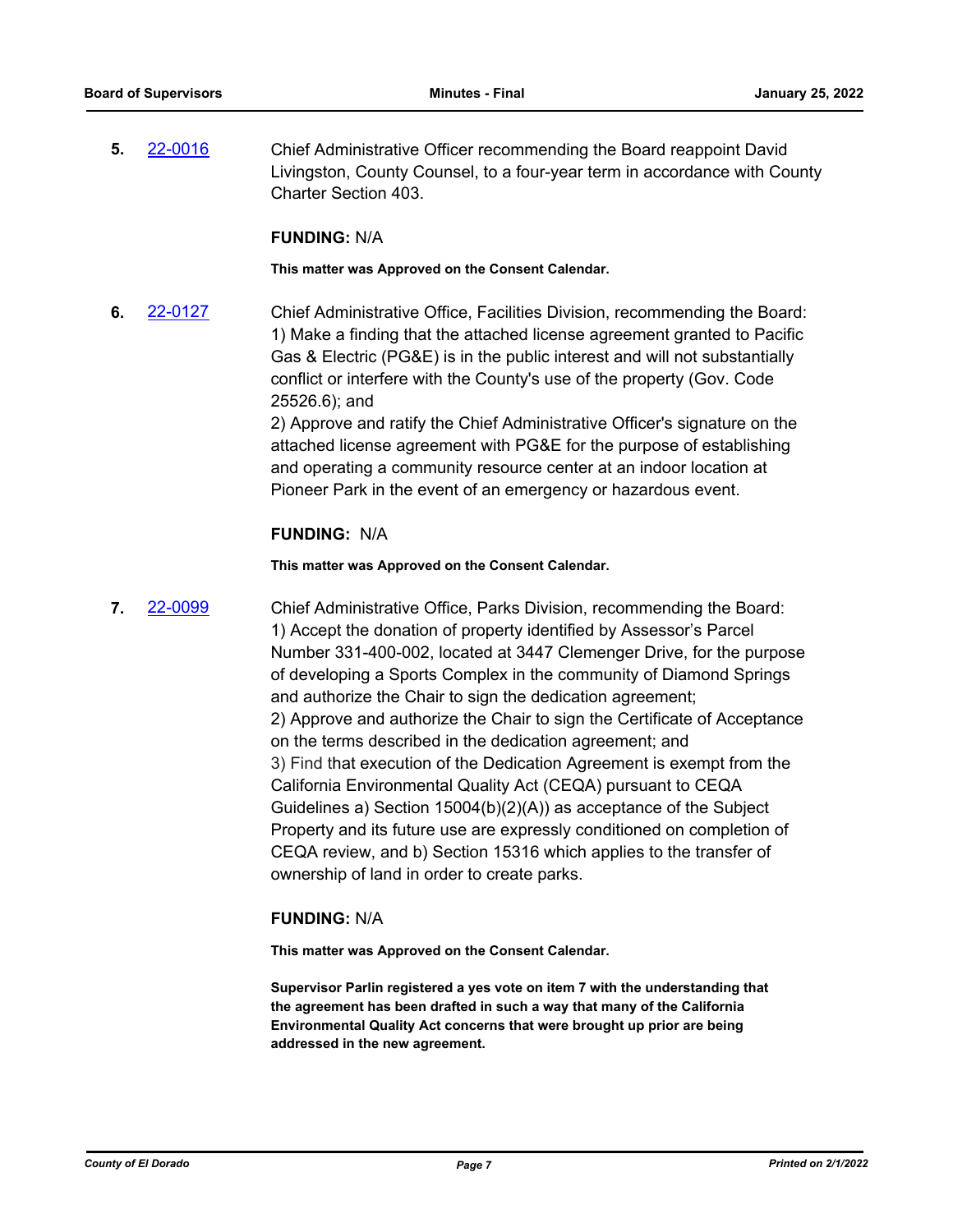**8.** [22-0062](http://eldorado.legistar.com/gateway.aspx?m=l&id=/matter.aspx?key=30962) Director of Human Resources recommending the Board: 1) Approve and authorize the Chair to sign the revised Salary and Benefits Resolution for Unrepresented Employees - Resolution **016-2022** effective the first pay period following adoption; 2) Approve and authorize the Chair to sign Resolution **017-2022** revising the Salary Schedule for unrepresented classifications effective the first pay period following adoption;

> 3) Authorize the Chair to sign an amendment to the Memorandum of Agreement between the County of El Dorado and Donald Ashton establishing the compensation, benefits, and other terms of employment for his continued employment as the Chief Administrative Officer; and 4) Direct the Human Resources Department and the Auditor-Controller's Office to administer and implement the Resolutions' provisions.

> **FUNDING:** Primarily General Fund with some positions being partially or fully funded by other sources.

*Public Comment: A. Nevis*

**This matter was moved from the Consent Calendar to Department Matters.**

**A motion was made by Supervisor Hidahl, seconded by Supervisor Thomas to Approve this matter and Adopt Resolutions 016-2022 and 017-2022.**

- **Yes:** 5 Novasel, Hidahl, Parlin, Thomas and Turnboo
- **9.** [21-2000](http://eldorado.legistar.com/gateway.aspx?m=l&id=/matter.aspx?key=30897) Treasurer-Tax Collector Department recommending the Board renew delegation of fiduciary authority to the Treasurer-Tax Collector to invest and re-invest County funds, pursuant to Section 3.38.040 of the County Code and Section 53607 of the California Government Code.

#### **FUNDING:** N/A

**This matter was Approved on the Consent Calendar.**

**10.** [21-1988](http://eldorado.legistar.com/gateway.aspx?m=l&id=/matter.aspx?key=30884) Treasurer-Tax Collector Department, Revenue Recovery Division, recommending the Board approve and authorize the Chair to sign Agreement for Services 6238 with the California Franchise Tax Board, upon execution through December 31, 2024, to allow for participation in the Franchise Tax Board's Court-Ordered Debt Collection Program.

> **FUNDING:** The Franchise Tax Board retains an administrative fee pursuant to Revenue & Taxation Code Sections 19280-19283 to cover the cost of administering this program.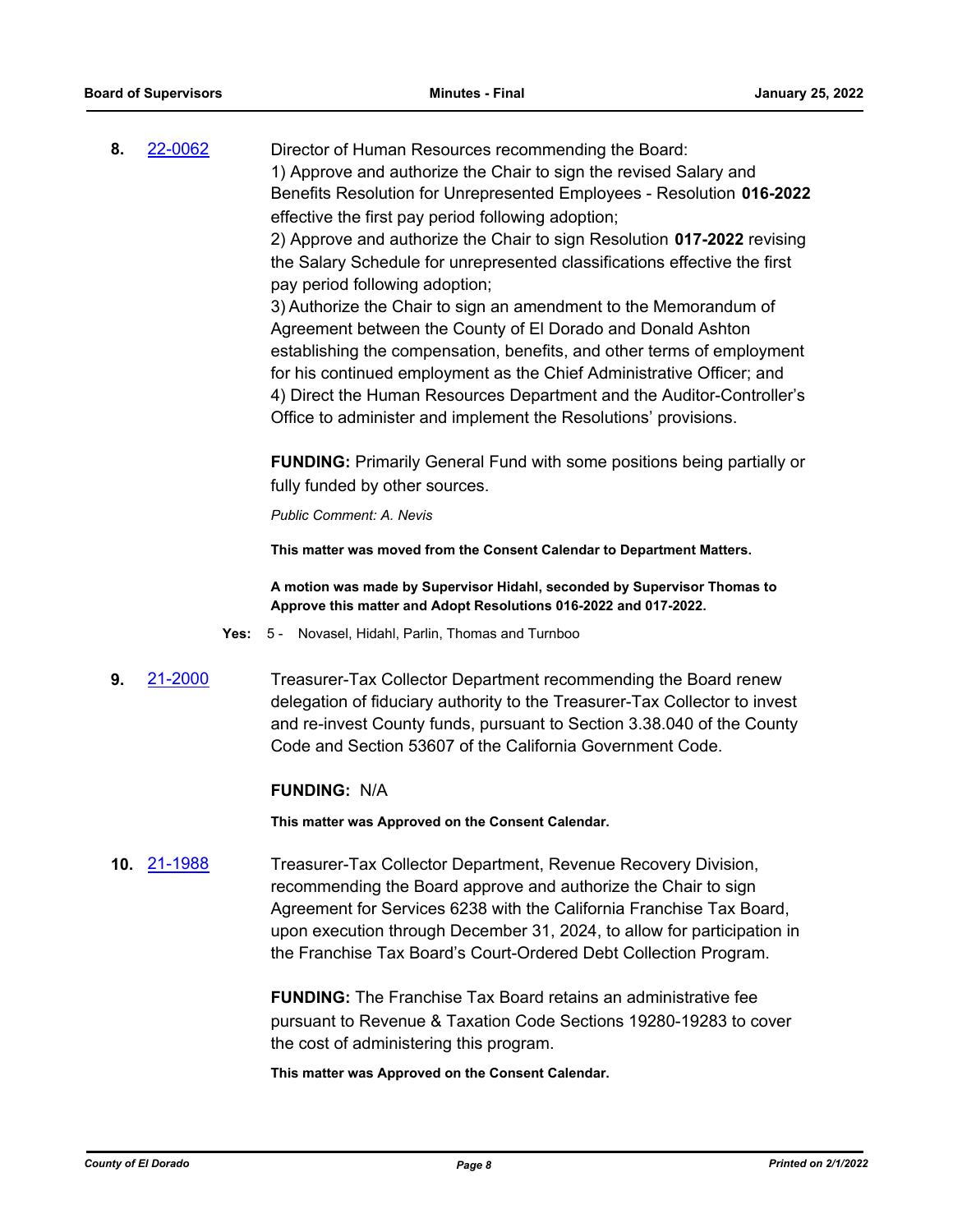**11.** [22-0123](http://eldorado.legistar.com/gateway.aspx?m=l&id=/matter.aspx?key=31024) Supervisor Parlin recommending the Board approve and authorize the Chair to sign a Proclamation recognizing January 23-29, 2022 as School Choice Week in El Dorado County. El Dorado County will join dozens of city and county leaders across the country in officially acknowledging School Choice Week to simply raise awareness of the K-12 education options.

**This matter was Approved on the Consent Calendar.**

**Supervisor Novasel registered a No vote on this matter.**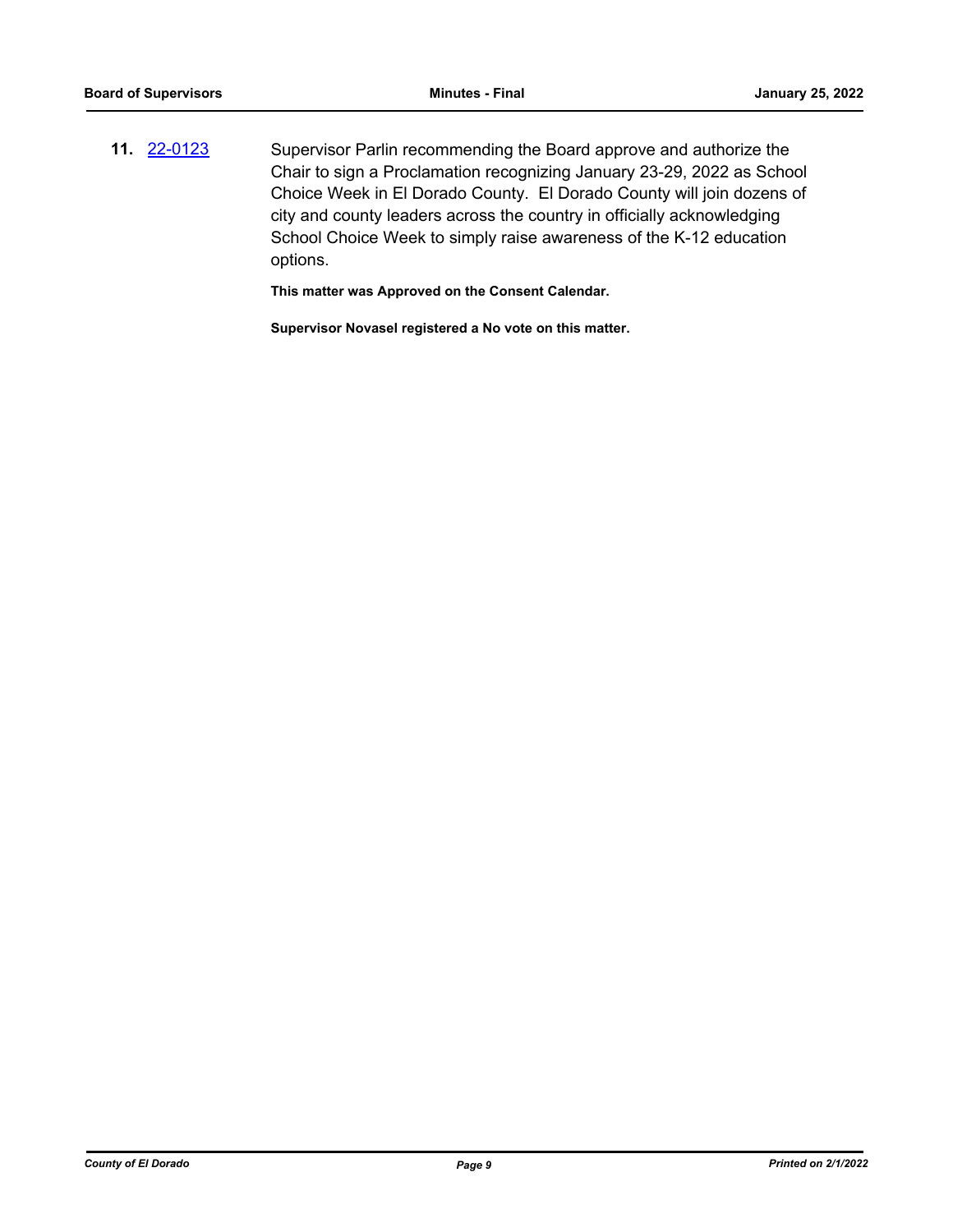#### **HEALTH AND HUMAN SERVICES - CONSENT ITEMS**

**12.** [21-1883](http://eldorado.legistar.com/gateway.aspx?m=l&id=/matter.aspx?key=30779) Health and Human Services Agency (HHSA) recommending the Board: 1) Approve the attached template Agreement that allows other counties to contract with the County of El Dorado for the provision of acute inpatient mental health services for clients they refer to the County Psychiatric Health Facility; and

> 2) Adopt and authorize the Chair to sign Resolution **015-2022** authorizing the Director of HHSA to execute said agreements on behalf of the County with other local agencies for the provision of acute inpatient psychiatric treatment for clients referred by those agencies, for a term no longer than three years, and an amount not-to-exceed \$300,000, contingent upon approval by County Counsel and Risk Management.

**FUNDING:** Fee-for-service from other local agencies.

**This matter was Approved and Resolution 015-2022 was Adopted upon Approval of the Consent Calendar.**

**13. 21-1919** Health and Human Services Agency (HHSA) recommending the Board: 1) Make findings in accordance with County Ordinance 3.13.030 that it is appropriate to contract with Colleen Bridger Consulting LLC for the provision of COVID-19 community recovery consulting services, provided under Agreement 6164, because the "limited timeframes, temporary or occasional nature, or schedule for the project or scope of work, the ongoing aggregate of work to be performed is not sufficient to warrant addition of permanent staff;"

2) Approve and authorize the Chair to sign Agreement for Services 6164 with Colleen Bridger Consulting LLC, in the amount of \$248,864, for a term beginning upon execution through May 31, 2023; and 3) Authorize the HHSA Director, or designee, to execute further documents relating to Agreement for Services 6164, contingent upon approval by County Counsel and Risk Management, including amendments which do not increase the maximum dollar amount or term of the Agreement.

**FUNDING:** State Funding: County Coronavirus Response and Relief Supplemental Appropriations Act, 2021.

**This matter was Continued to February 8, 2022 upon Approval of the Consent Calendar.**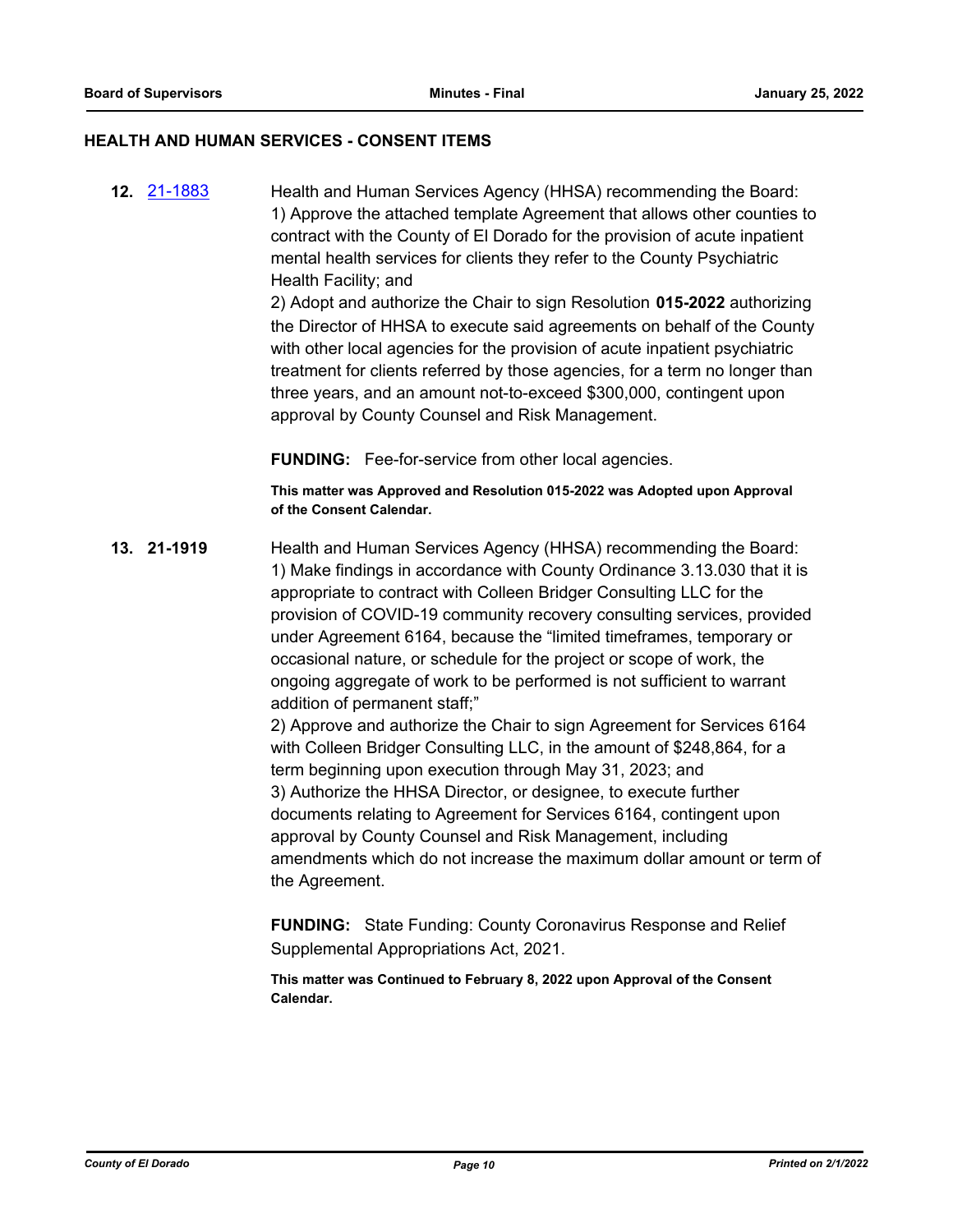| 14. 22-0024 | Health and Human Services Agency recommending the Board:<br>1) Make findings in accordance with County Ordinance 3.13.030 that it is<br>appropriate to enter into tri-party Memorandum of Understanding (County<br>MOU 6216) with California Mental Health Services Authority (CalMHSA)<br>and the California Department of State Hospitals (DSH) for State hospital<br>beds because (B) "Specialty skills, qualifications, and equipment not<br>expressly identified in County classifications involved in the performance<br>of the work;" |
|-------------|----------------------------------------------------------------------------------------------------------------------------------------------------------------------------------------------------------------------------------------------------------------------------------------------------------------------------------------------------------------------------------------------------------------------------------------------------------------------------------------------------------------------------------------------|
|             | 2) Approve and authorize the Chair to sign MOU 6216 with CalMHSA and<br>DSH, for the provision of State hospital beds on an "as requested" basis,<br>for a retroactive term of July 1, 2021 through June 30, 2022, with a<br>variable maximum obligation dependent on usage of State hospital beds;<br>and                                                                                                                                                                                                                                   |
|             | 3) Authorize the Purchasing Agent to sign future amendments to this MOU<br>issued by CalMHSA and DSH, and contingent upon approval by County<br>Counsel and Risk Management. (Cont. 1/11/2022, Item 8)                                                                                                                                                                                                                                                                                                                                       |
|             | <b>FUNDING: 1991 Mental Health Realignment.</b>                                                                                                                                                                                                                                                                                                                                                                                                                                                                                              |
|             | This matter was Approved on the Consent Calendar.                                                                                                                                                                                                                                                                                                                                                                                                                                                                                            |
| 15. 21-1966 | Health and Human Services Agency recommending the Board adopt and<br>authorize the Chair to sign Resolution 014-2022 to add one (1.0) Full                                                                                                                                                                                                                                                                                                                                                                                                   |

ign Resolution **014-2022** to add one (1.0) Full Time Equivalent (FTE) Social Worker Supervisor I/II allocation and delete one (1.0) FTE vacant Housing Program Coordinator allocation in the Health and Human Services Agency.

**FUNDING:** 43% Permanent Local Housing Allocation (PLHA) and 57% Housing and Homeless Services Program grant funding.

**Resolution 014-2022 was Adopted upon Approval of the Consent Calendar.**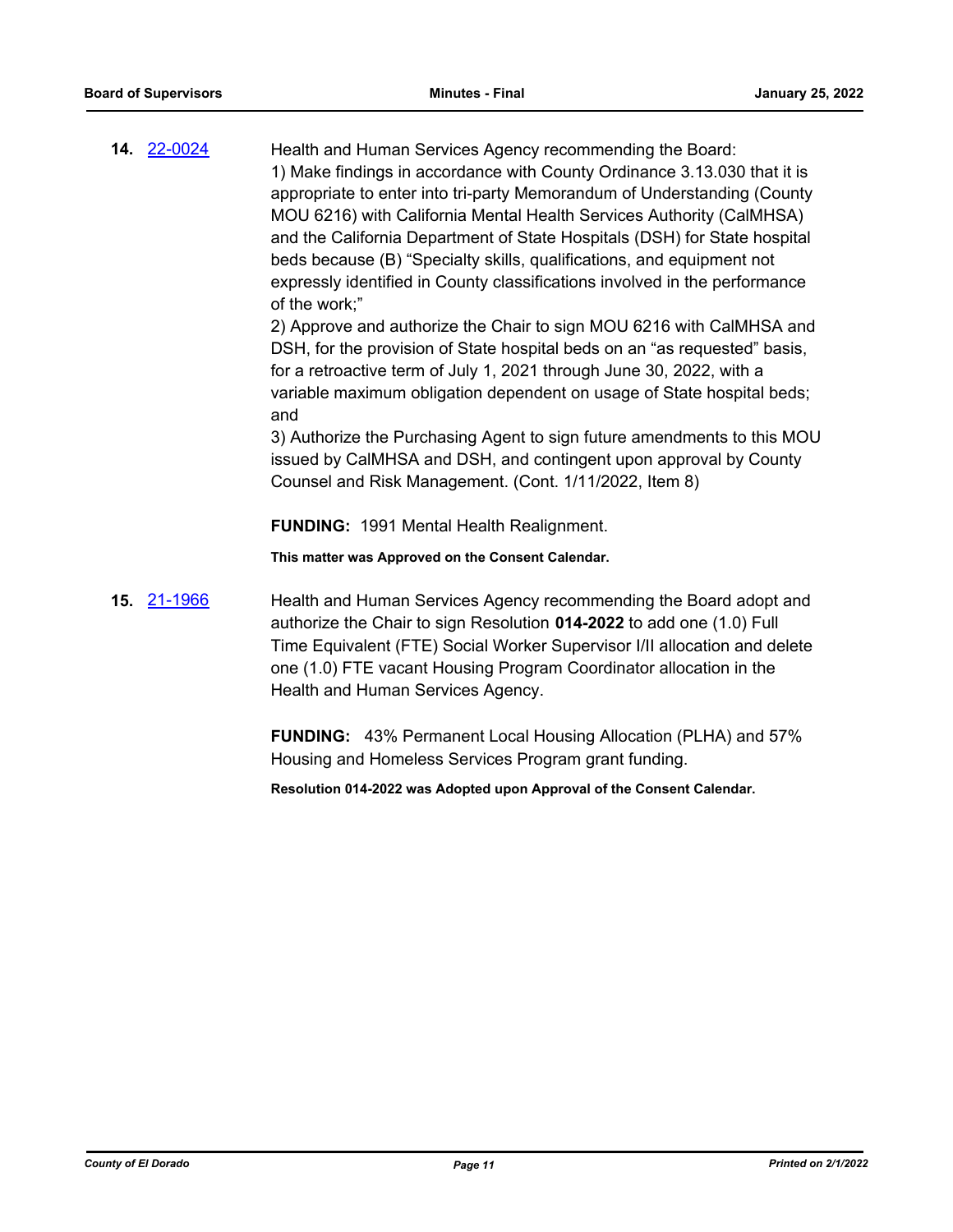#### **LAND USE AND DEVELOPMENT - CONSENT ITEMS**

**16.** [21-1928](http://eldorado.legistar.com/gateway.aspx?m=l&id=/matter.aspx?key=30824) Department of Transportation recommending the Board approve and authorize the Chair to sign the First Amendment to Agreement for Services 279-S1711 with Burne Engineering Services, Inc., to provide structural design and geotechnical support services for the Oak Hill at Squaw Hollow Creek - Bridge Replacement Project, Capital Improvement Program project 36105031, extending the performance period an additional two (2) years and updating contract language for minor administrative details and per California Department of Transportation federal funding requirements, with no change to the total contract amount.

**FUNDING:** Highway Bridge Program. (100% - Federal)

**This matter was Approved on the Consent Calendar.**

**17.** [22-0010](http://eldorado.legistar.com/gateway.aspx?m=l&id=/matter.aspx?key=30910) Department of Transportation recommending the Board approve and authorize the Clerk of the Board to reduce Performance Bond 0773108 pertaining to Serrano Village K1/K2, Unit 4, TM 01-1377R, from \$1,815,097.10 to \$354,683.92, representing 100% of the total remaining improvements. This amount guarantees against any defective work, labor done, or defective materials furnished.

**FUNDING:** Developer Funded.

**This matter was Approved on the Consent Calendar.**

**18.** [21-1991](http://eldorado.legistar.com/gateway.aspx?m=l&id=/matter.aspx?key=30887) Department of Transportation, Maintenance and Operations Division, Fleet Services Unit, (Transportation) recommending the Board: 1) Approve and authorize the Chair to sign a Budget Transfer adjusting the District Attorney's budget and Transportation's budget for Fiscal Year 2021-22 to accommodate the price increase for fixed asset (6045) of \$6,000; and 2) Remove one (1) 1/2 ton pickup totaling \$34,000 and add one mid-size

SUV totaling \$40,000 to the Fiscal Year 2021-22 Fixed Asset list. (4/5 vote required)

**FUNDING:** General Fund.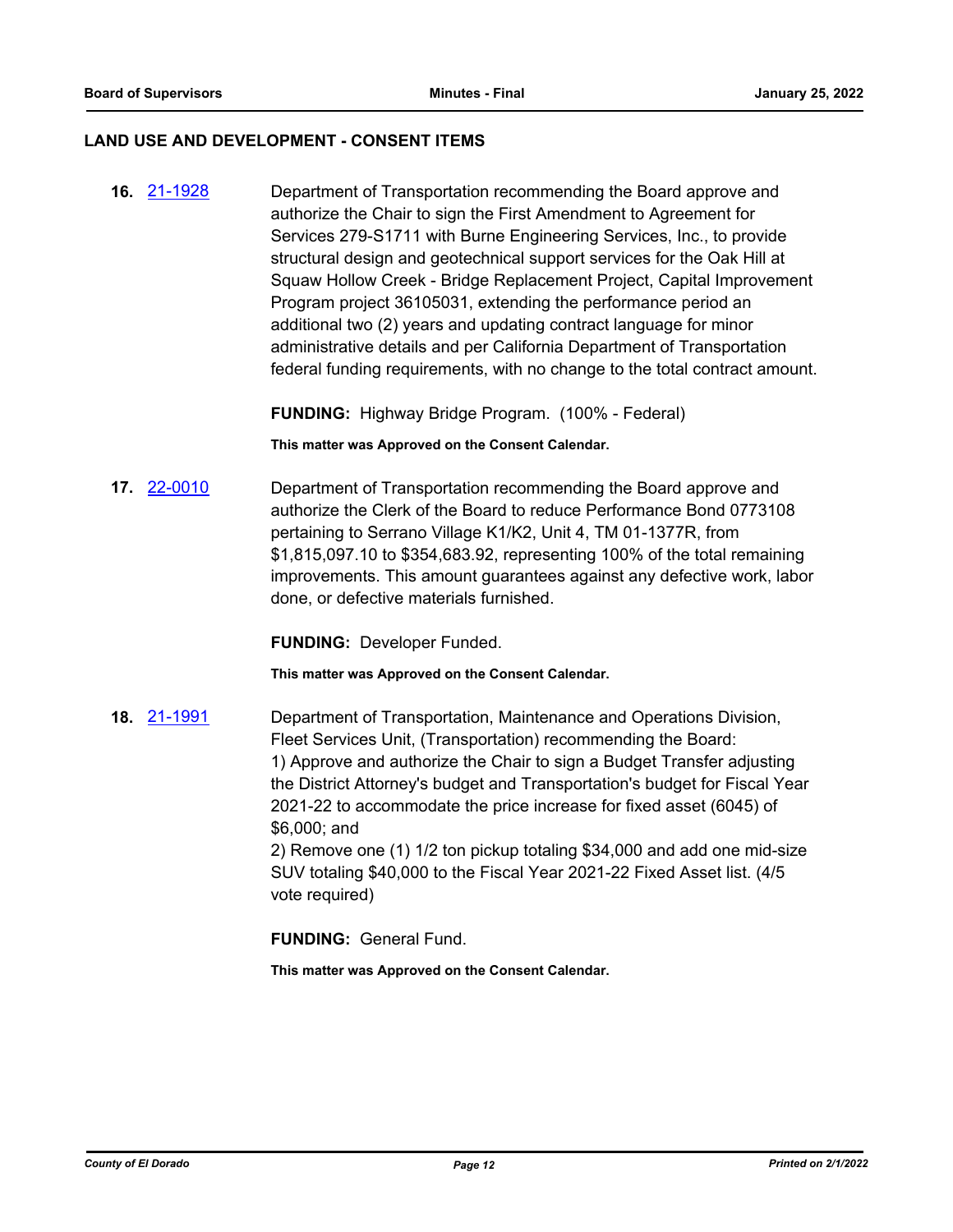**19.** [22-0063](http://eldorado.legistar.com/gateway.aspx?m=l&id=/matter.aspx?key=30963) Planning and Building Department, Long Range Planning, Housing, Community and Economic Development Program, recommending the Board:

> 1) In accordance with Board Policy A-6, accept the grant award for Home Investment Partnerships Program Grant 19-HOME-14977 in the amount of \$983,000 for the County's ongoing First-Time Homebuyer Loan Program and a new Tenant Based Rental Assistance Program; and 2) Authorize the Chair to execute a letter for submittal to the California Department of Housing and Community Development authorizing the Planning and Building Department Director, Karen Garner, or successor, to execute all National Environmental Policy Act documents associated with the Home Investment Partnerships Program Grant activity.

**FUNDING:** Federal Home Investment Partnerships Program Grant Funds.

**This matter was Approved on the Consent Calendar.**

**20.** [22-0106](http://eldorado.legistar.com/gateway.aspx?m=l&id=/matter.aspx?key=31006) Planning and Building Department, Planning Division, recommending the Board adopt and authorize the Chair to sign Resolution **018-2022** amending the current Authorized Personnel Allocation to add 1.0 FTE Planning Manager.

**FUNDING:** General Fund and Developer Funding/Permit Revenue.

**Resolution 018-2022 was Adopted upon Approval of the Consent Calendar.**

**21.** [22-0058](http://eldorado.legistar.com/gateway.aspx?m=l&id=/matter.aspx?key=30958) Planning and Building Department, Tahoe Planning & Stormwater Division, recommending the Board authorize a \$10,000 General Fund contribution toward a national destination management consultant contract and up to 40 hours of staff time to participate in the Tahoe Regional Planning Agency's Responsible Recreation and Tourism Initiative.

**FUNDING:** General Fund.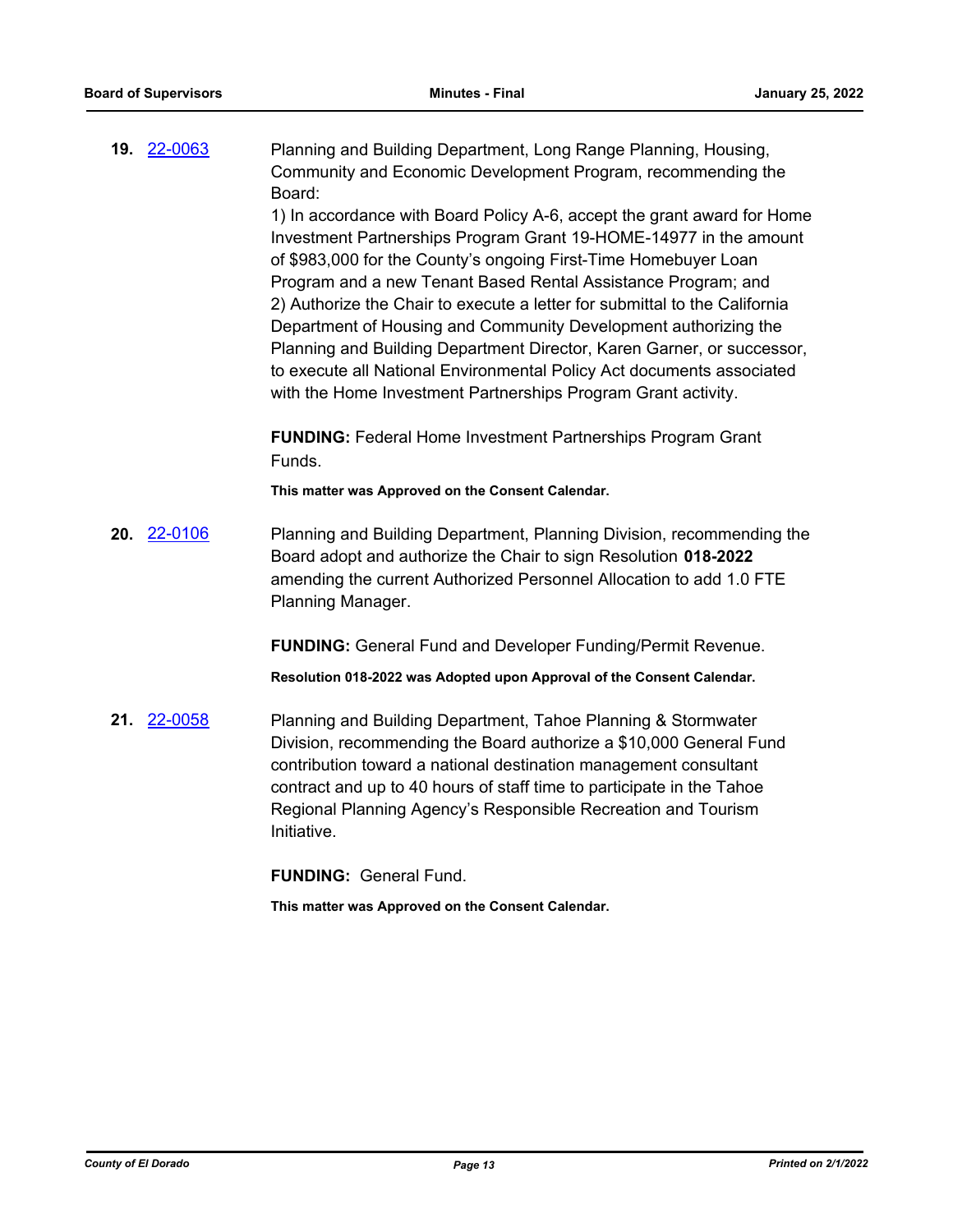# **LAW AND JUSTICE - CONSENT ITEMS**

**22.** [21-1535](http://eldorado.legistar.com/gateway.aspx?m=l&id=/matter.aspx?key=30430) Probation Department recommending the Board: 1) Accept funding per Award Letter dated May 26, 2021, from the California Department of Justice (DOJ) for necessary Supervised Release File System upgrades;

> 2) Delegate authority to the Chief Probation Officer, or designee, on behalf of El Dorado County, to execute Memorandum of Understanding 20-0017D with the DOJ California Justice Information Services Division for the retroactive term of January 1, 2021, to May 31, 2023, in the amount of \$8,585.60, contingent upon County Counsel and Risk Management approval;

3) Delegate authority to the Chief Probation Officer, or designee, to sign certifications on invoices to receive reimbursement for activities; and 4) Authorize the Chief Probation Officer, or designee, to administer any subsequent administrative documents, including any required fiscal and programmatic reports.

**FUNDING:** California Department of Justice, California Justice Information Services Division Reimbursement for Enhancements to the Supervised Release File System Grant 2020-DS-BX-0017 (100%).

**This matter was Approved on the Consent Calendar.**

**23.** [21-1497](http://eldorado.legistar.com/gateway.aspx?m=l&id=/matter.aspx?key=30392) Sheriff's Office recommending the Board consider the following: 1) Authorize and approve the Chair to sign Lease agreement 5984 with WFC Cameron Park, LLC for the Sheriff's Substation located at 3332 Coach Lane, Cameron Park, CA 95682 for the term February 1, 2022, through January 31, 2024, in the not to exceed amount of \$36,000; and 2) Authorize the Purchasing Agent, or designee, to execute further documents related to the lease agreement including future Amendments contingent upon approval by County Counsel and Risk Management.

**FUNDING:** General Fund.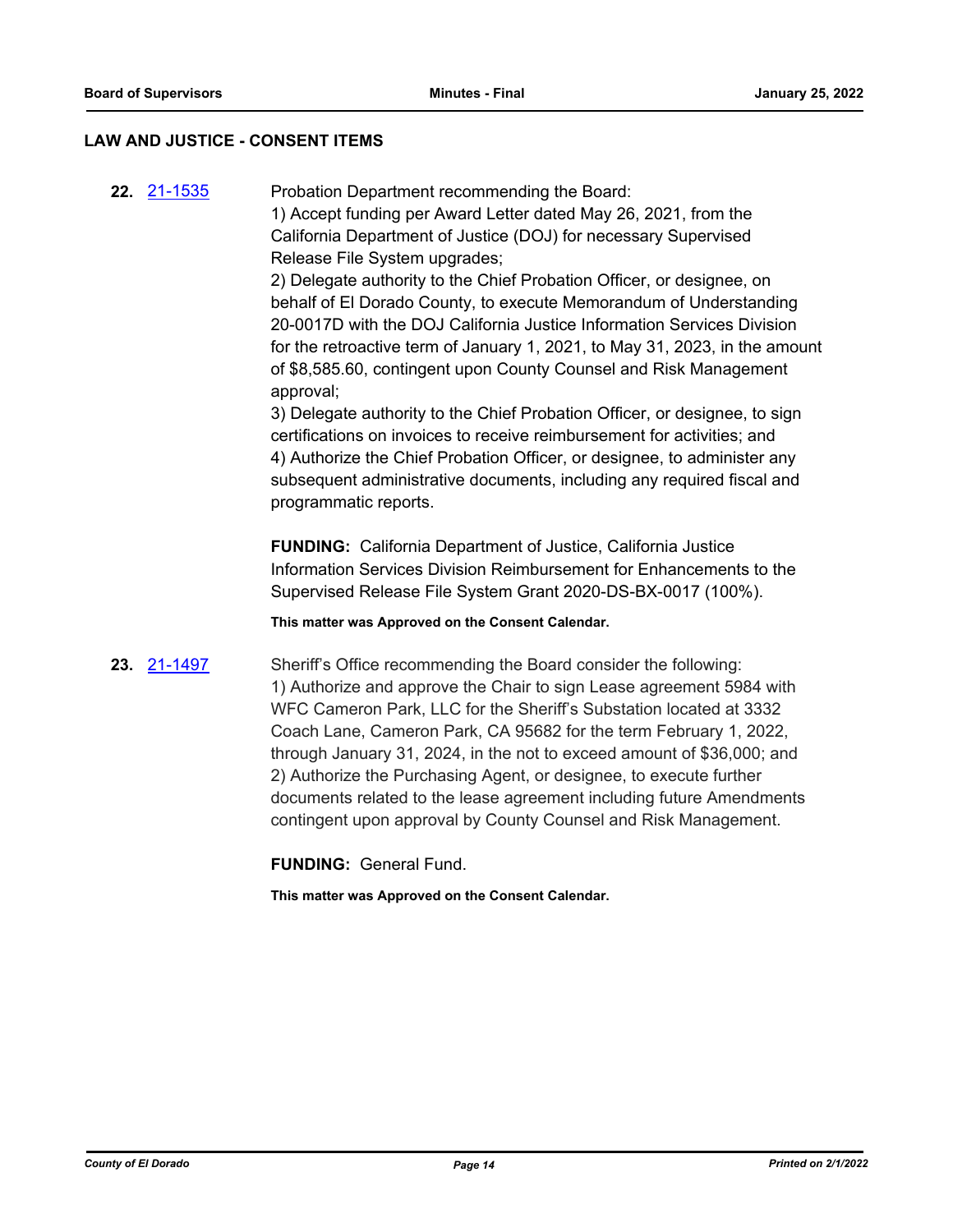**24.** [21-1975](http://eldorado.legistar.com/gateway.aspx?m=l&id=/matter.aspx?key=30871) Sheriff's Office recommending the Board approve and authorize the Purchasing Agent to issue a purchase order in the amount of \$101,266.39 to ePlus Technology for the consolidated renewal of the Palo Alto Networks' multiple firewall device subscriptions and annual support and maintenance for the retroactive term December 23, 2021 to December 23, 2022.

**FUNDING:** General Fund.

**This matter was Approved on the Consent Calendar.**

# **END CONSENT CALENDAR**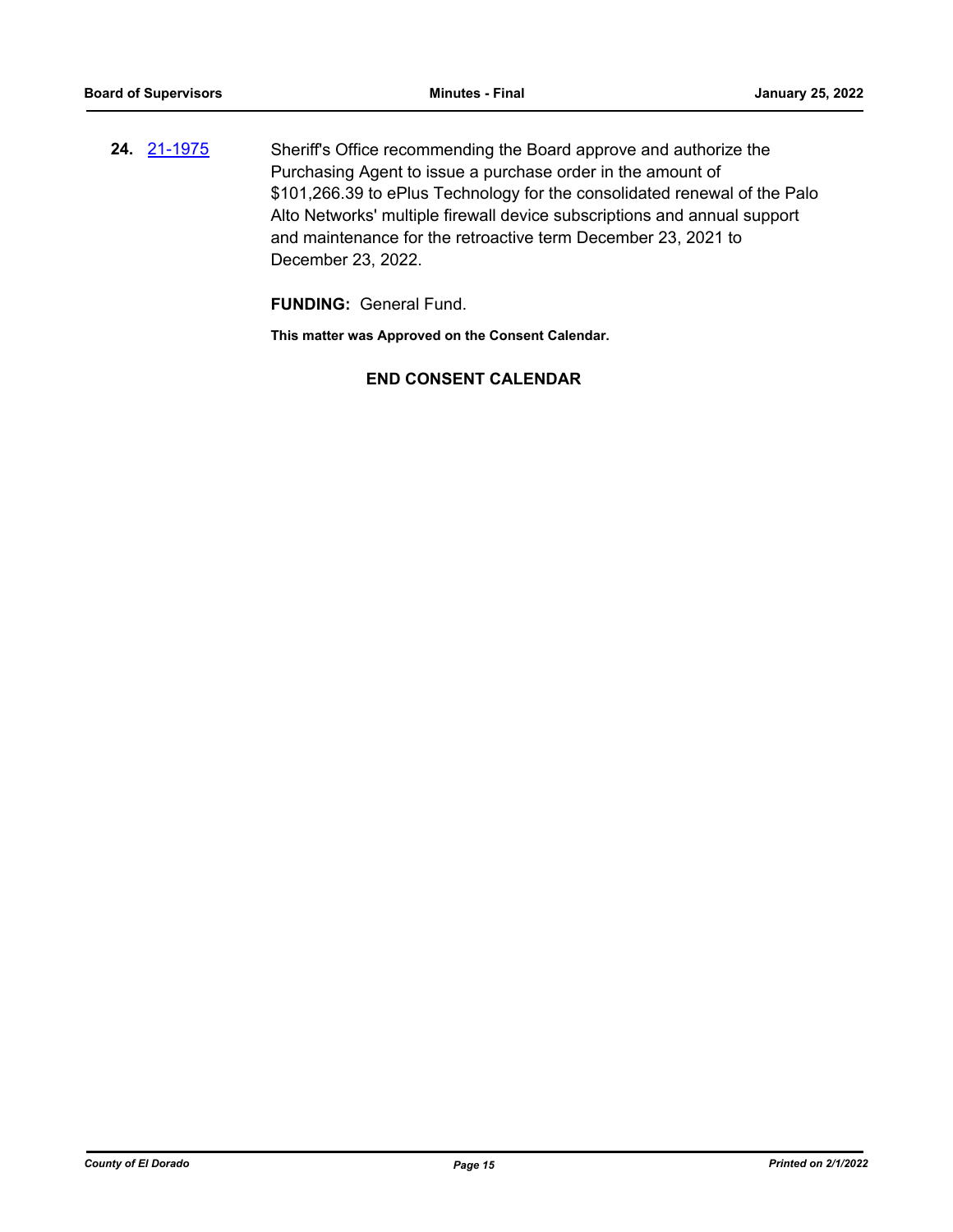#### **DEPARTMENT MATTERS (Items in this category may be called at any time)**

**25.** [22-0139](http://eldorado.legistar.com/gateway.aspx?m=l&id=/matter.aspx?key=31040) Chief Administrative Office recommending the Board appoint two members to a '2x2' Committee of the Board of Supervisors to participate in discussions with two members of the City of Placerville City Council on issues that jointly impact the City and the County.

# **FUNDING:** N/A

#### **Staff requesting this matter be Continued to February 1, 2022.**

**This matter was Continued to February 1, 2022 upon Approval of the Consent Calendar.**

**26.** [22-0181](http://eldorado.legistar.com/gateway.aspx?m=l&id=/matter.aspx?key=31082) Chief Administrative Office recommending the Board discuss the current El Dorado Opportunity Knocks (EDOK) Board application period and identify who should serve as the County's representative on EDOK for a two-year term, effective February 4, 2022.

# **FUNDING:** N/A

*Public Comment: J. Gainsbourgh*

**A motion was made by Supervisor Novasel, seconded by Supervisor Turnboo to appoint Chair Parlin and First Vice Chair Thomas as the County's representatives on El Dorado Opportunity Knocks for a two-year term, effective February 4, 2022.**

**Yes:** 5 - Novasel, Hidahl, Parlin, Thomas and Turnboo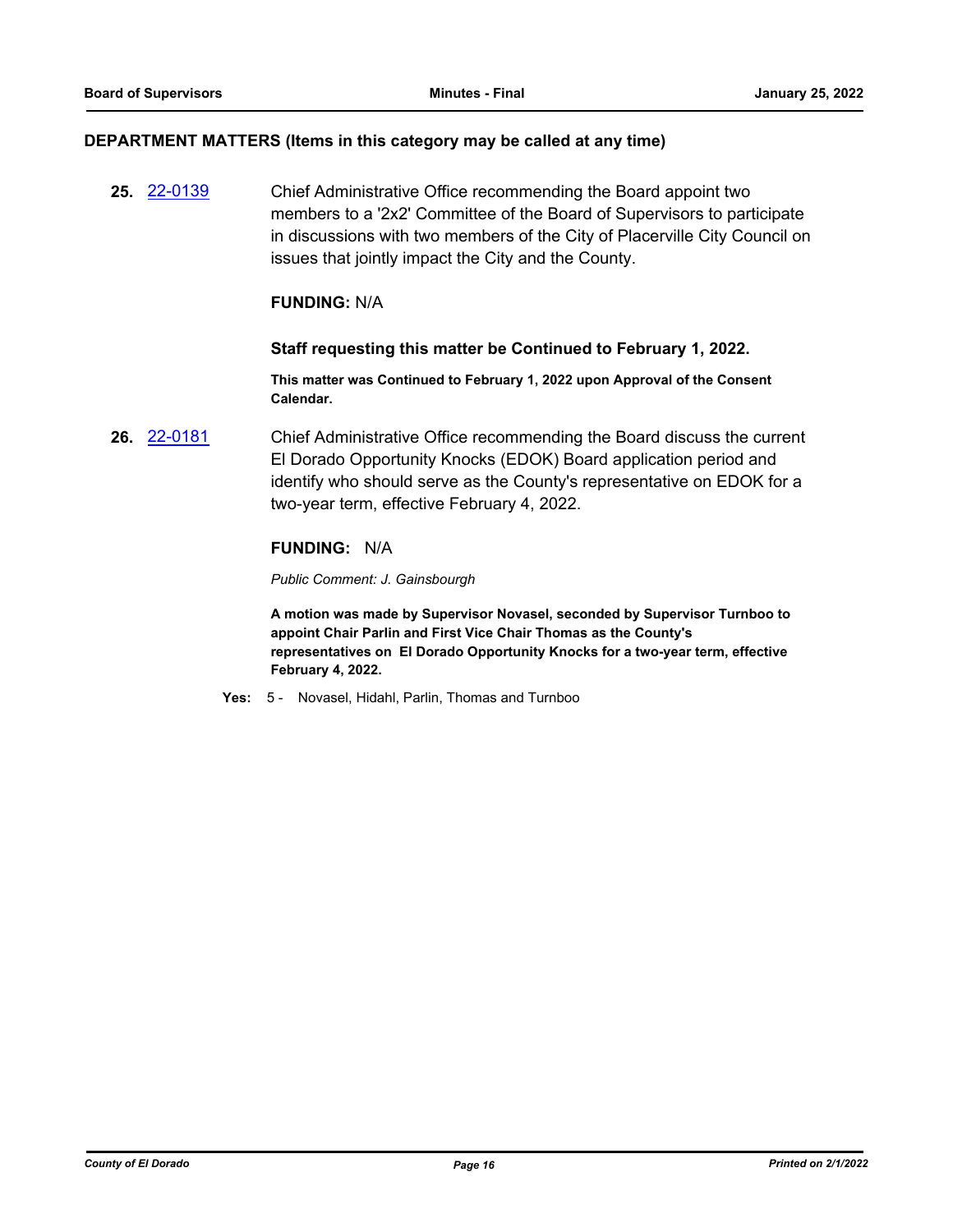**27.** [22-0166](http://eldorado.legistar.com/gateway.aspx?m=l&id=/matter.aspx?key=31067) Supervisor Thomas recommending the Board consider the following: 1) Allocate up to \$115,000 for The Winter Lodging Program with Housing El Dorado to provide one-time funding support for the Nomadic Shelter, and finding that such funding will provide a public benefit by housing vulnerable citizens and preserving life;

> 2) Direct staff to work with the El Dorado Food Bank to see if they can supply any needed items, thereby reducing General Fund impact; and 3) Direct staff to return on February 8, 2022 with a budget transfer from General Fund Contingency along with a Funding Agreement with El Dorado Community Foundation as the fiscal agent for Housing El Dorado for Board approval.

# **FUNDING:** General Fund Contingency.

*Public Comment: M. Rodriguez, M. Dion-Perry, R. Carter, J. Gainsbourgh, K. Payne, J. McGinnis*

**A motion was made by Supervisor Thomas, seconded by Supervisor Turnboo to: 1) Allocate up to \$115,000 for The Winter Lodging Program with Housing El Dorado to provide one-time funding support for the Nomadic Shelter, and finding that such funding will provide a public benefit by housing vulnerable citizens and preserving life;** 

**2) Direct staff to work with the El Dorado Food Bank to see if they can supply any needed items, thereby reducing General Fund impact; and 3) Direct staff to return on February 8, 2022 with a budget transfer from General Fund Contingency along with a Funding Agreement with El Dorado Community Foundation as the fiscal agent for Housing El Dorado for Board approval.**

- **Yes:** 5 Novasel, Hidahl, Parlin, Thomas and Turnboo
- **28.** [22-0148](http://eldorado.legistar.com/gateway.aspx?m=l&id=/matter.aspx?key=31049) Chief Administrative Office and County Counsel recommending the Board approve and authorize the Chair to sign Resolution **019-2022** authorizing execution of the Agreement and Ground Lease with City of South Lake Tahoe for Development, Operation, and Maintenance of the 56-Acre Property.

#### **FUNDING:** N/A

*Public Comment: B. Laine*

#### **A motion was made by Supervisor Novasel, seconded by Supervisor Turnboo to Adopt Resolution 019-2022.**

**Yes:** 5 - Novasel, Hidahl, Parlin, Thomas and Turnboo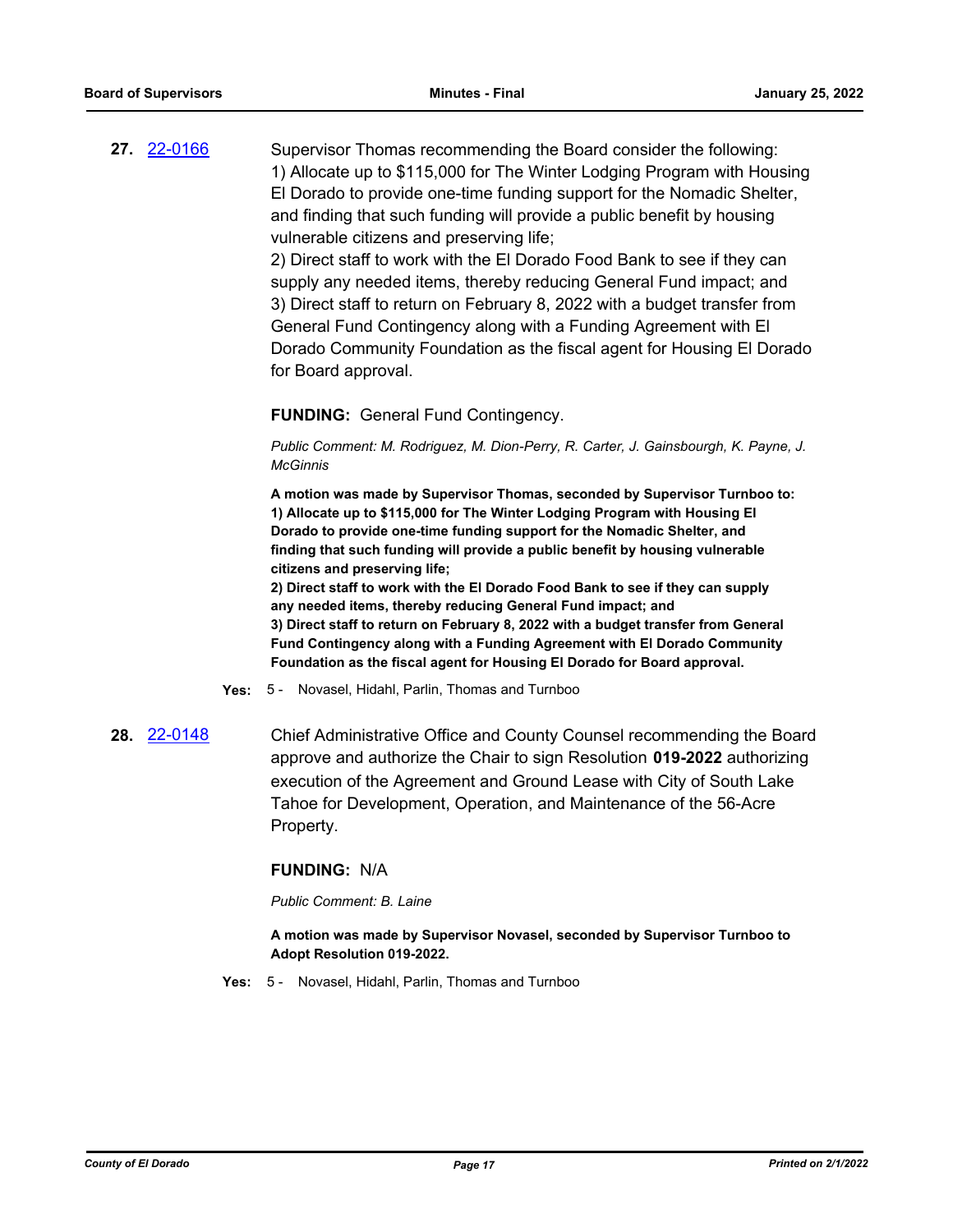# **10:00 A.M. TIME ALLOCATION (Items will not be heard prior to time stated)**

**29.** [22-0130](http://eldorado.legistar.com/gateway.aspx?m=l&id=/matter.aspx?key=31031) **HEARING** - To consider a request received from Law Offices of Robert M. Bone on behalf of Residents for a Safe Cameron Park (PD-A21-0001) appealing the Planning Commission's December 9, 2021 conditioned approval of Planned Development Permit Revision PD-R20-0009/Grocery Outlet at Green Valley Station, Phase II and adoption of the Mitigated Negative Declaration to modify an approved development plan for Green Valley Station (original Planned Development Permit PD05-0004) to allow for the construction and operation of a 16,061-square foot Grocery Outlet. The project includes associated improvements for landscaping, lighting, parking, signage, and utilities. The property, identified by Assessor's Parcel Number 116-301-012, consisting of a 2.0-acre portion of an undeveloped 5.37-acre parcel, in the Cameron Park Community Region; and staff recommending the Board take the following actions: 1) Deny appeal PD-A21-0001 of the Planning Commission's approval of Planned Development Permit Revision PD-R20-0009/ Grocery Outlet at Green Valley Station, Phase II; 2) Uphold the approval of Planned Development Permit Revision PD-R20-0009, based on the Findings and subject to the Conditions of Approval as approved by the Planning Commission; and 3) Adopt the Mitigated Negative Declaration and Mitigation Monitoring Reporting Program in accordance with the California Environmental Quality Act Guidelines Section 15074(d). **FUNDING:** Privately-funded appeal for Developer-funded project. *Public Comment: A. Grudman, Todd, K. Payne, K. Beal, L. Brent-Bumb* **Supervisor Parlin opened the public hearing and upon hearing from staff and the public closed the public hearing. A motion was made by Supervisor Hidahl, seconded by Supervisor Thomas to:**

**1) Deny appeal PD-A21-0001 of the Planning Commission's approval of Planned Development Permit Revision PD-R20-0009/ Grocery Outlet at Green Valley Station, Phase II;**

**2) Uphold the approval of Planned Development Permit Revision PD-R20-0009, based on the Findings and subject to the Conditions of Approval as approved by the Planning Commission; and**

**3) Adopt the Mitigated Negative Declaration and Mitigation Monitoring Reporting Program in accordance with the California Environmental Quality Act Guidelines Section 15074(d).**

**Yes:** 4 - Novasel, Hidahl, Parlin and Thomas

**Noes:** 1 - Turnboo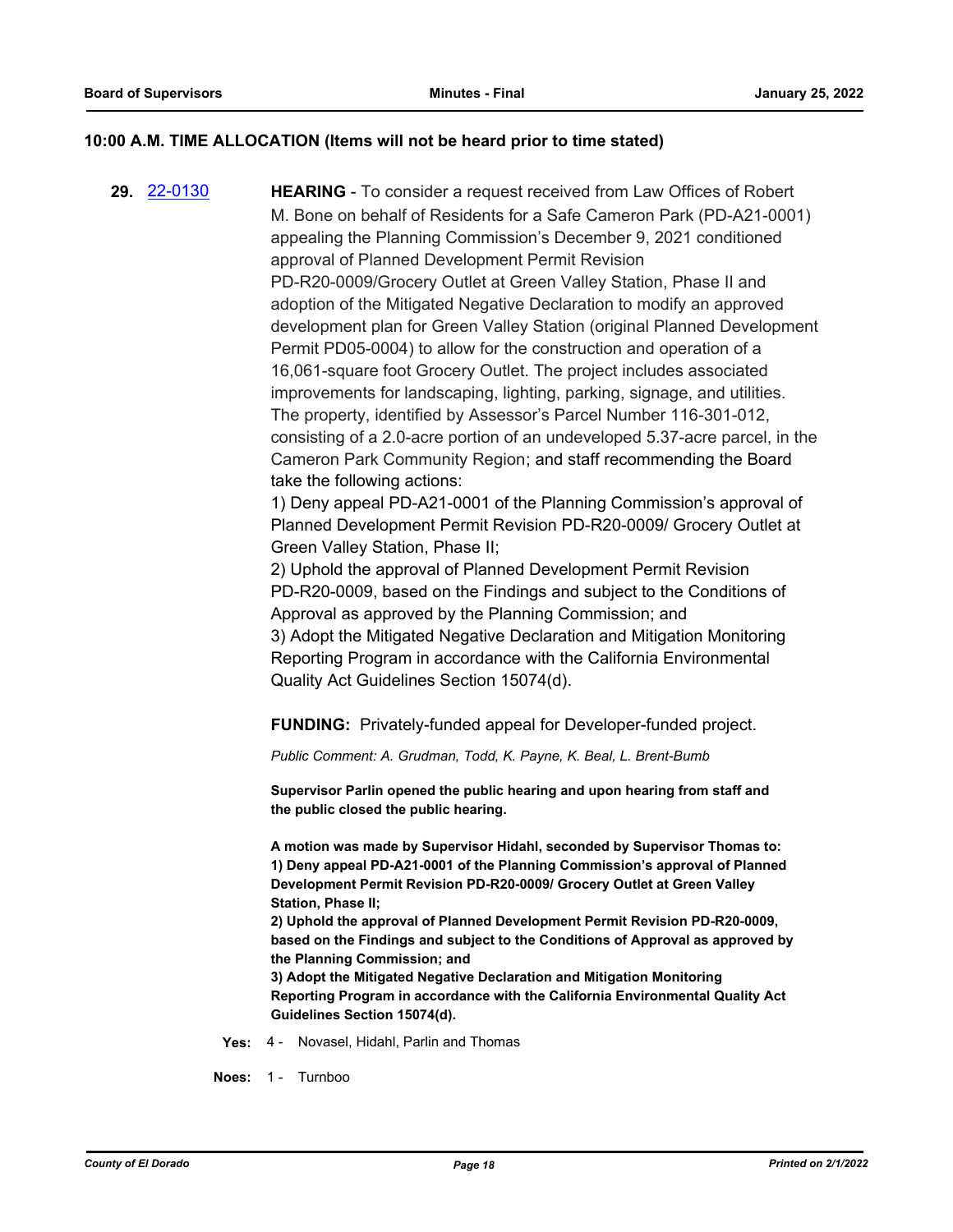# **1:00 P.M. - TIME ALLOCATION (Items will not be heard prior to the time stated)**

# **OPEN FORUM**

*Public Comment: S. Taylor, J. McGinnis, J. Connelly, J. Orr*

Open Forum is an opportunity for members of the public to address the Board of Supervisors on subject matter that is not on their meeting agenda and within their jurisdiction. Public comments during Open Forum are limited to three minutes per person. The total amount of time reserved for Open Forum is 20 Minutes.

# **1:30 P.M. - TIME ALLOCATION (Items will not be heard prior to the time stated)**

**30.** [21-1783](http://eldorado.legistar.com/gateway.aspx?m=l&id=/matter.aspx?key=30679) Planning and Building Department, Long Range Planning Unit, Housing Community and Economic Development Programs, and Economic Development, recommending the Board:

1) Receive and file a presentation on housing; and

2) Provide staff with direction for prioritizing goals and objectives of future housing policy development.

# **FUNDING:** N/A

*Public Comment: T. Johnston, K. Payne, S. Taylor, K. Beal*

**The Board received and filed a presentation on housing and provided staff with direction for prioritizing goals and objectives of future housing policy development.**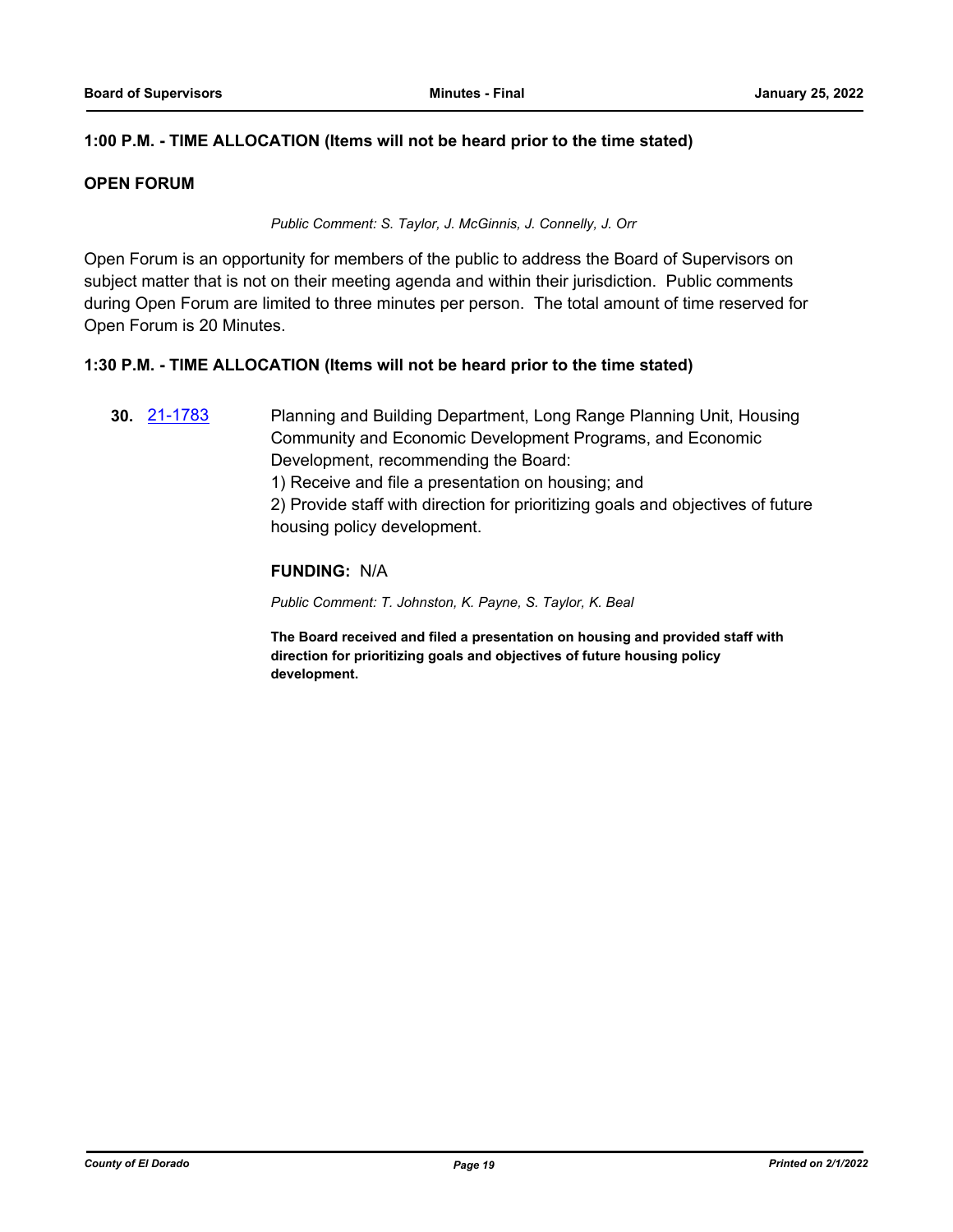#### **ITEMS TO/FROM SUPERVISORS (May be called at any time during the meeting)**

**Supervisor Thomas reported on the following: Pioneer Community Energy meeting. Sacramento Area Council of Governments Board meeting. Tourism summit. Behavioral Health meeting. Commissioner on Aging meeting. Ranch Marketing meeting.**

**Supervisor Novasel reported on the following: Tahoe Regional Planning Agency meeting. California Association of Councils of Governments meeting. County over site meeting. California State Association of Counties cabinet meeting.**

**Supervisor Turnboo reported on the following: Fair Board Commissioner meeting. Household waste meeting. Homeless services meeting. Chief Administrative Officer meeting. Lighting issues in El Dorado Hills meeting. Logging issues meeting. Constituent meetings.**

**Supervisor Hidahl reported on the following: Pioneer Community Energy Board meeting. El Dorado County tourism summit. Human Rights Commission meeting.**

**Supervisor Parlin reported on the following: Rural County Representatives of California letters. SOFAR collaborative. Rural County Representatives of California Ad Hoc Wildlife and Board of Stewardship meeting. Cameron Park Community Services District funding opportunities. Ranch Marketing discussion. County Fire Safe Council meeting. Tax Payer's Association meeting.**

#### **CAO UPDATE (May be called at any time during the meeting)**

**Don Ashton, Chief Administrative Officer, reported on the following: El Dorado Hills Community Services District state funding. Cameron Park Community Services District discussion. Caldor Fire Recovery update staff report attached.**

[22-0206](http://eldorado.legistar.com/gateway.aspx?m=l&id=/matter.aspx?key=31107) CAO Update - Caldor Fire Update (See Attachment)

#### **ADJOURNED AT 5:16 P.M. in honor of John Tibbals**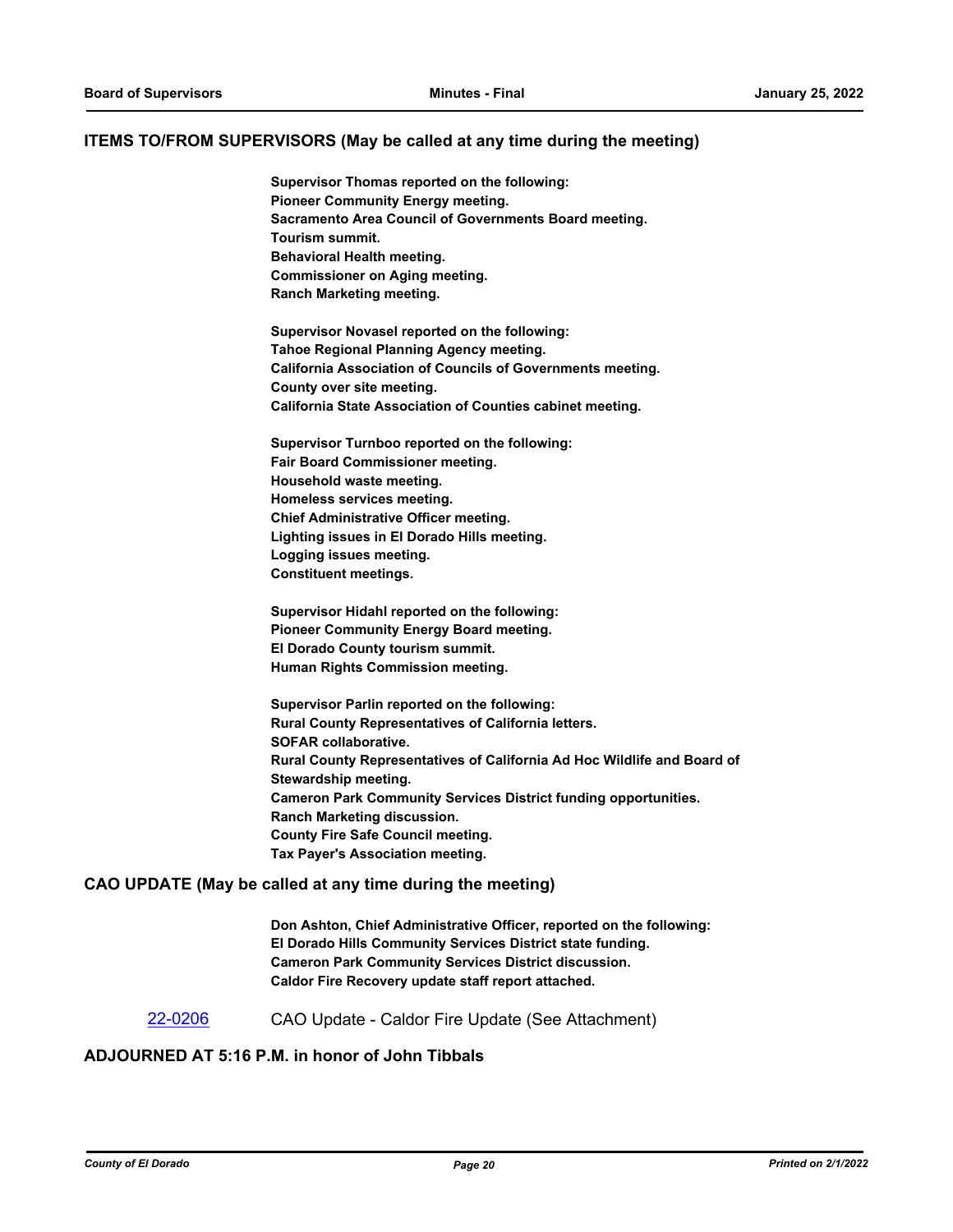# **CLOSED SESSION**

| 31. 22-0179        | <b>Conference with Legal Counsel - Initiation of Litigation pursuant to</b><br>Government Code Section 54956.9(d)(4).<br>Number of potential cases:<br>$(1)$ . (Est. Time: 15 Min.)                                                                                                                                                                                                                                         |
|--------------------|-----------------------------------------------------------------------------------------------------------------------------------------------------------------------------------------------------------------------------------------------------------------------------------------------------------------------------------------------------------------------------------------------------------------------------|
|                    | No Action reported. All five Supervisors participated.                                                                                                                                                                                                                                                                                                                                                                      |
| <b>32.</b> 22-0132 | <b>Pursuant to Government Code Section 54956.8 - Conference with</b><br><b>Real Property Negotiator:</b><br><b>Property:</b> No physical address, APN 325-240-011<br><b>County Negotiators: Don Ashton, Chief Administrative Officer,</b><br>successor or designee<br><b>Negotiating Parties: State of California or designee</b><br><b>Under Negotiation:</b> Price and terms of payment for sale. (Est. Time: 10<br>Min.) |
|                    | No Action reported. All five Supervisors participated.                                                                                                                                                                                                                                                                                                                                                                      |
| <b>33.</b> 22-0161 | <b>Pursuant to Government Code Section 54957.6 - Conference with</b><br><b>Labor Negotiator:</b> County Negotiator: Director of Human Resources<br>and/or designee. Employee organizations: El Dorado County Employees'<br>Association, Local 1, AFSCME Council 57 representing employees in the                                                                                                                            |

Supervisory, Professional, and General Bargaining Units; Operating Engineers Local No. 3 representing employees in the Trades & Crafts and Corrections Bargaining Units; El Dorado County Criminal Attorneys' Association representing employees in the Criminal Attorney Unit; El Dorado County Managers' Association representing employees in the Management Unit; Deputy Sheriff's Association representing employees in the Law Enforcement Unit; El Dorado County Probation Officers Association representing employees in the Probation Bargaining Unit; and El Dorado County Law Enforcement Management Association representing employees in the Law Enforcement Sworn Management Unit. (Est. Time: 30 Min.)

**No Action reported. All five Supervisors participated.**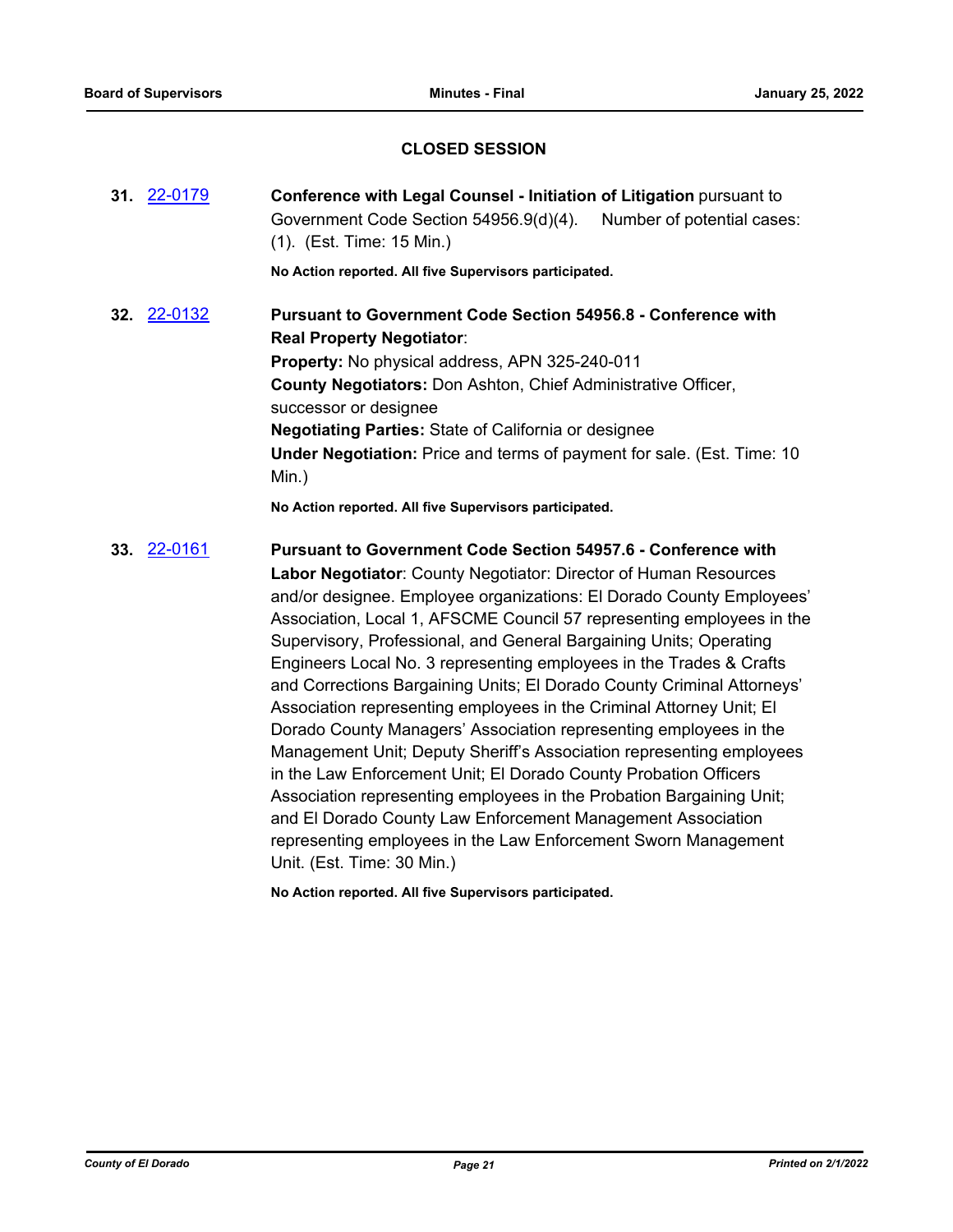On August 19, 2003, the Board adopted the following protocol: It is a requirement that all speakers, County staff and the public, when approaching the podium to make a visual presentation to the Board of Supervisors, must provide the Clerk with the appropriate number of hard copies of the presentation for Board members and the audience.